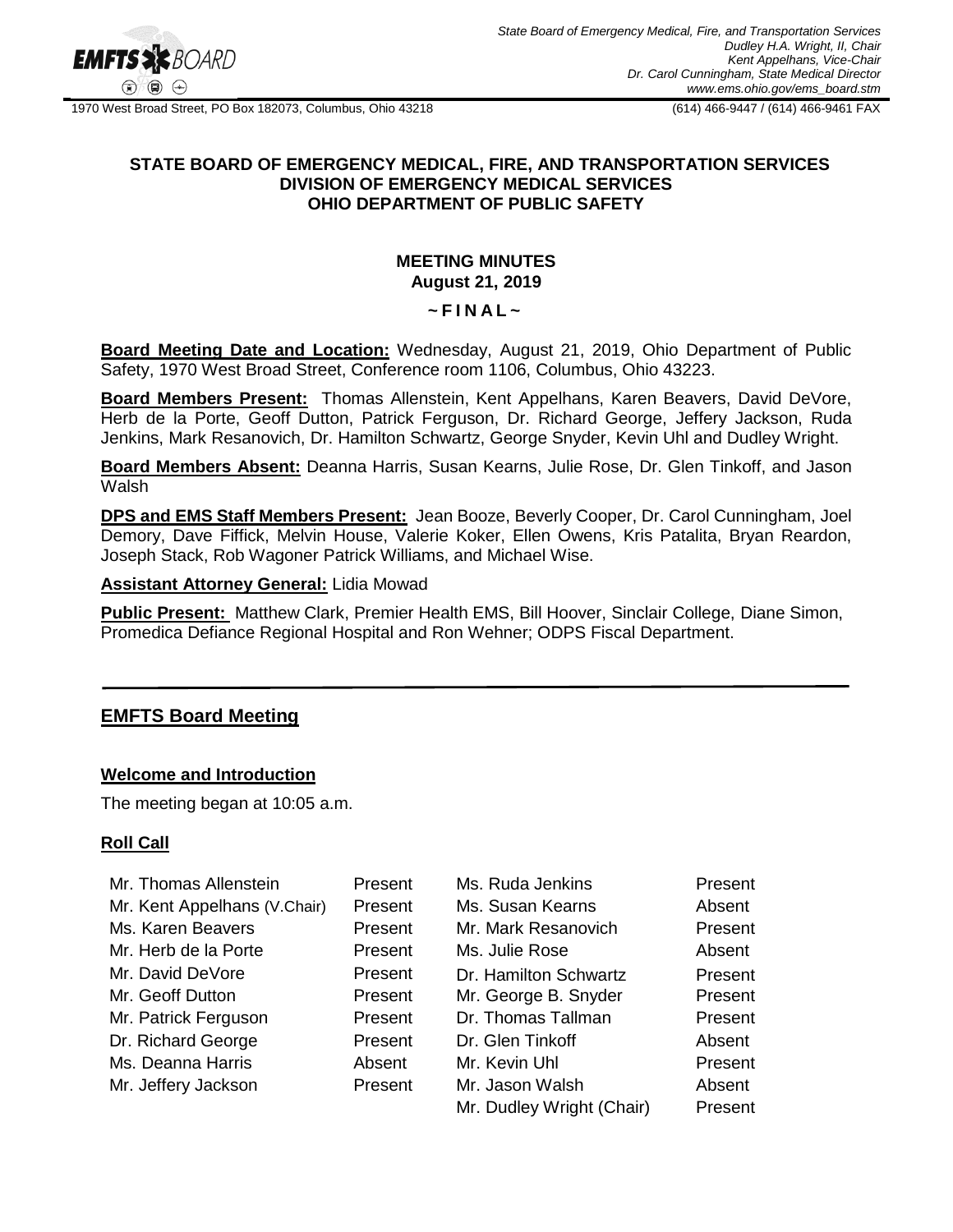## **Open Forum**

Mr. Wright welcomed Mr. Jeffery Jackson who was recently appointed to Seat #17 and represents the Ohio EMS Chiefs. Mr. Wright inquired if there were any guests who would like to address the Board. No guests were present.

## **Consent Agenda**

Mr. Wright requested a motion to approve the Consent Agenda items that were distributed prior to the meeting including the June 19, 2019 EMFTS Board meeting minutes, the Certificates of Approval, the Certificates of Accreditation, the June 90-Day Extension Requests, the July 90-Day Extension Requests, the June 2019 EMS Certifications and the July 2019 EMS Certifications. It was noted that the continuing education requests were included in the consent agenda and is not to be considered for approval as part of the consent agenda. Mr. Allenstein requested the removal of his name on a motion that he did not abstain from on page 9.

*ACTION: Motion to approve the Consent Agenda items that were distributed prior to the meeting including June 19, 2019 EMFTS Board meeting minutes with correction on page 9, the Certificates of Approval, the Certificates of Accreditation, the June 90-Day Extension Requests, the July 90-Day Extension Requests, the June 2019 EMS Certifications and the July 2019 EMS Certifications.* Mr. de la Porte – First. Ms. Beavers – Second. None opposed. Mr. Allenstein (Certifications 1085 and 1377) abstained. **Motion approved.**

Mr. Wright introduced himself as the Chair of the State Board of Emergency Medical, Fire, and Transportation Services. The proceedings were called to order at 10:08 a.m. on August 21, 2019 at the Ohio Department of Public Safety, 1970 West Broad Street, Columbus, Ohio.

## **Roll Call**

| Mr. Thomas Allenstein        | Present | Ms. Ruda Jenkins          | Present |
|------------------------------|---------|---------------------------|---------|
| Mr. Kent Appelhans (V.Chair) | Present | Ms. Susan Kearns          | Absent  |
| Ms. Karen Beavers            | Present | Mr. Mark Resanovich       | Present |
| Mr. Herb de la Porte         | Present | Ms. Julie Rose            | Absent  |
| Mr. David DeVore             | Present | Dr. Hamilton Schwartz     | Present |
| Mr. Geoff Dutton             | Present | Mr. George B. Snyder      | Present |
| Mr. Patrick Ferguson         | Present | Dr. Thomas Tallman        | Present |
| Dr. Richard George           | Present | Dr. Glen Tinkoff          | Absent  |
| Ms. Deanna Harris            | Absent  | Mr. Kevin Uhl             | Present |
| Mr. Jeffery Jackson          | Present | Mr. Jason Walsh           | Absent  |
|                              |         | Mr. Dudley Wright (Chair) | Present |

It was noted for the record that a majority of the members of the Board are present.

# **Summary Suspension**

# **EMS Case No. 2019-314-E100, Joshua M. Kinnett, Certificate No. 176092**

Mr. Wright recognized Assistant Attorney General Lidia C. Mowad for the purpose of providing a brief synopsis of the case and the recommendation for disciplinary action.

## FINAL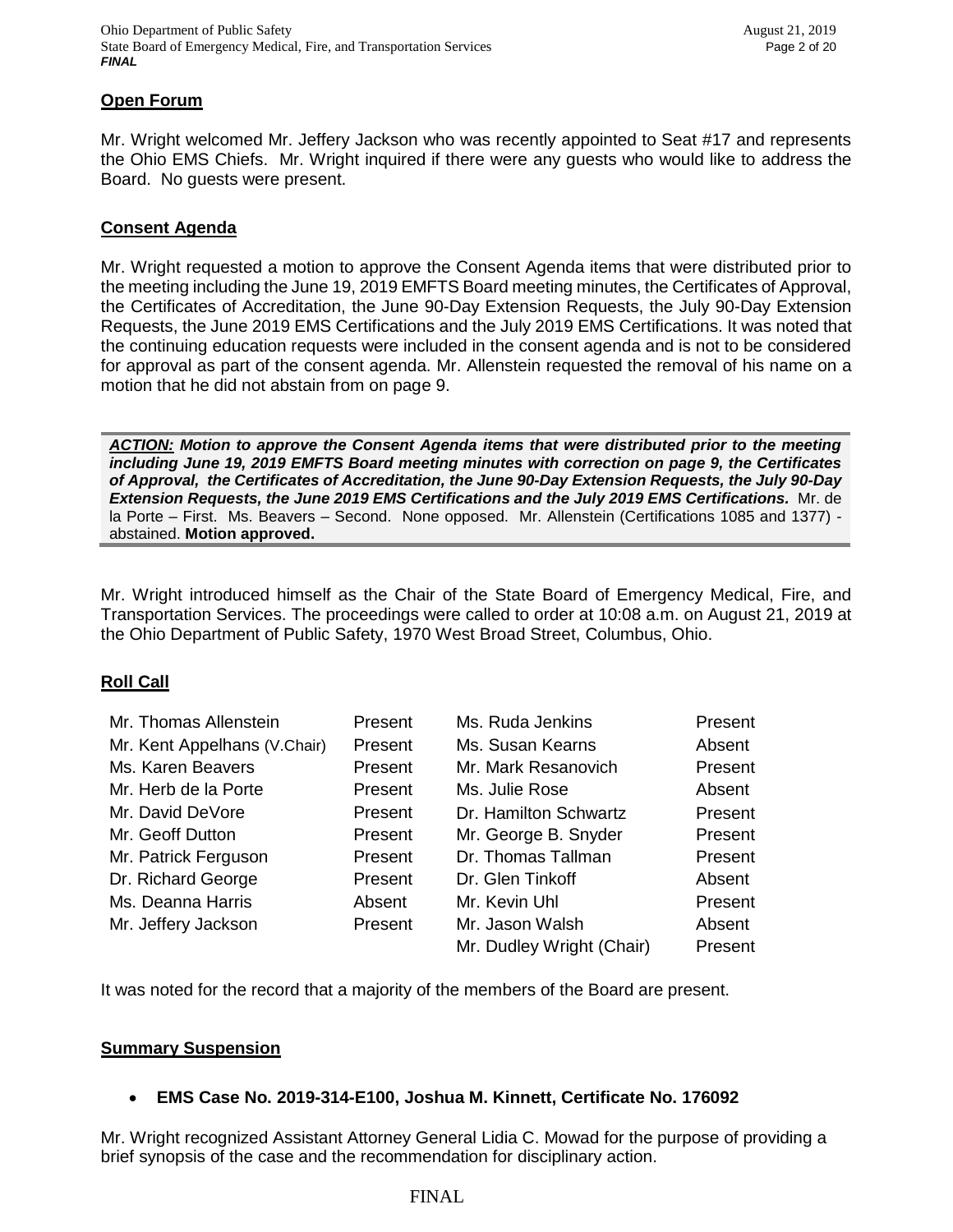# **Summary Suspension Synopsis, Ms. Mowad**

## o **EMS Case No. 2019-314-E100, Joshua M. Kinnett, Certificate No. 176092.**

Mr. Kinnett is a certified EMT with an expiration date of December 31, 2019. The Division received an email disclosing that Mr. Kinnett pleaded guilty to a 4<sup>th</sup> degree felony and was sentenced to register as a Tier II sex offender. On or about April 18, 2019 in the Cuyahoga Common Pleas Court he was indicted based on his interactions with a 15-year old girl. His plea deal was pled down to Attempted Unlawful Sexual Conduct with a Minor. Mr. Kinnetts sentence included that he register as a Tier II sex offender and post-release control for 5 years. There is clear and convincing evidence that Mr. Kinnett's continued practice presents a danger of immediate and serious harm to the public. The recommendation is to summarily suspend Mr. Kinnett's certificate to practice.

# **EMS Goldmans**

These proceedings were held before the Board pursuant to Goldman v. State Medical Board of Ohio where the respondents did not properly request a hearing in the cases. The individuals named did not have the ability to present written or oral testimony; however, they may be present to hear the proceedings and outcome.

All Board members received the sworn affidavits and accompanying exhibits for the Goldman proceedings from the EMS investigators. The affidavits contained the evidence and testimony upon which was deliberated.

There were six adjudications. The proceedings were in the matters of:

- *EMS Case No. 2017-445-E300, Shawn Gregory, Certificate No. 156817*
- *EMS Case No. 2017-540-E300, Linda L. Hartzell, Certificate No. 70673*
- *EMS Case No. 2017-542-E300, Katie E. Meyer-Wilka, Certificate No. 74610*
- *EMS Case No. 2017-546-E300, Tyler L. Davis, Certificate No. 168222*
- *EMS Case No. 2017-725-E400, Brian L. Dudley, Certificate No. 90977*
- *EMS Case No. 2018-264-E100, Kevin W. Brewer, Certificate No. 149495*

Mr. Wright recognized Assistant Attorney General Lidia C. Mowad for the purpose of providing a brief synopsis of the case and the recommendation for disciplinary action.

## **EMS Goldmans Synopsis, Ms. Mowad**

## **EMS Case No. 2017-445-E300, Shawn Gregory, Certificate No. 156817.**

Mr. Gregory is certified as an EMT with an expiration of January 11, 2020. He submitted a renewal application, after being granted an extension, and attested that he completed all of the education requirements. Upon an automatic audit the Division received a letter from Mr. Gregory claiming that he misunderstood the requirements and did not actually complete all of the requirements. The Investigation Unit followed up with Mr. Gregory; however, there was no response. A Notice of Opportunity for Hearing was issued for failure to completely and accurately document all continuing education requirements and failure to complete all of the continuing education requirements. Service was completed; however, there was not a request for a hearing. The recommendation is to revoke Mr. Gregory's certification as an EMT.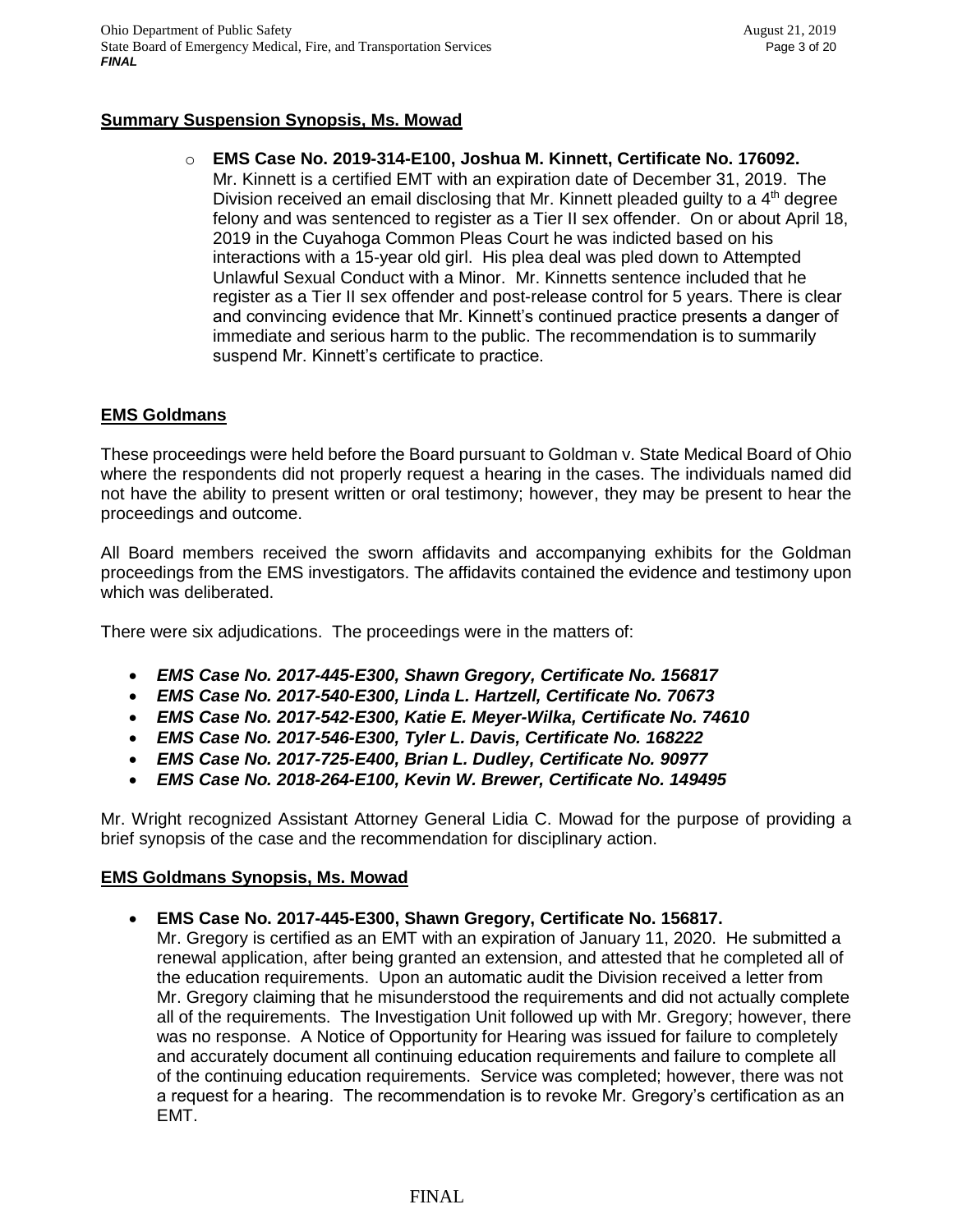continuing education instructor.

**EMS Case No. 2017-540-E300, Linda L. Hartzell, Certificate No. 70673.**

Ms. Hartzell is certified as an EMT with an expiration on February 16, 2020. She submitted a renewal application and attested that she completed all educational requirements. Upon a random audit she supplied proof of continuing education which reflected that Ms. Hartzell was 18 hours short of the requirements. A Notice of Opportunity for Hearing was issued for failure to completely and accurately document all continuing education requirements and to complete all continuing education requirements. Service was completed; however, Ms. Hartzell did not request a hearing. The recommendation is to revoke Ms. Hartzell's EMT certification.

 **EMS Case No. 2017-542-E300, Katie E. Meyer-Wilka, Certificate No. 74610.** Ms. Meyer-Wilka is certified as a continuing education instructor with an expiration of May 7, 2020. She submitted a renewal application and attested that she completed all educational requirements. Upon a random audit she advised that she had a serious medical issue that kept her from responding. The Division attempted to contact her via phone; however, it had been disconnected. An email was sent to Ms. Meyer-Wilka and there was no response. A Notice of Opportunity for Hearing was issued for failure to completely and accurately document all continuing education requirements and to complete all continuing education requirements. Service was completed; however she did not request a hearing. The recommendation is to revoke Ms. Meyer-Wilka's certification as a

**EMS Case No. 2017-546-E300, Tyler L. Davis, Certificate No. 168222.**

Mr. Davis is certified as an EMT with an expiration of February 1, 2020. He submitted a renewal application and attested that he completed all educational requirements. Upon an automatic audit service was unclaimed and there was no response from Mr. Davis. A Notice for Opportunity for Hearing was sent; however, he did not request a hearing. The recommendation is to revoke Mr. Davis's certification as an EMT.

**EMS Case No. 2017-725-E400, Brian L. Dudley, Certificate No. 90977.**

Mr. Dudley is certified as a paramedic with an expiration of January 26, 2020. The Division received a complaint from a patient stating that on July 31, 2017, Mr. Dudley failed to complete an evaluation, transport, or render any treatment and falsified the refusal to transport paperwork. After an investigation a Notice of Opportunity for Hearing was issued for failure to conform to minimal standards of care and failure to provide medically appropriate evaluation treatment and disposition consistent with his department's policies. Service was perfected on the Notice for Opportunity for Hearing; however, there was not a request for a hearing. The recommendation is to suspend Mr. Dudley's paramedic certification for 30 days.

**EMS Case No. 2018-264-E100, Kevin W. Brewer, Certificate No. 149495.**

Mr. Brewer is certified as a paramedic with an expiration of January 7, 2021. He submitted a renewal application and claimed no pending charges or past convictions for felony or misdemeanor. The Division received complaints from co-workers. Their investigation revealed multiple undisclosed criminal convictions. A Notice of Opportunity for Hearing was issued for the conviction and failing to disclose that conviction. Service was perfected on the Notice of Opportunity for Hearing; however, there was not a request for a hearing. The recommendation is to revoke Mr. Brewer's certification as a paramedic.

Having heard AAG Mowad's synopses and recommended disciplinary actions for the cases, Mr. Wright requested a motion to admit the sworn affidavits and the accompanying exhibits in the aforementioned cases into evidence.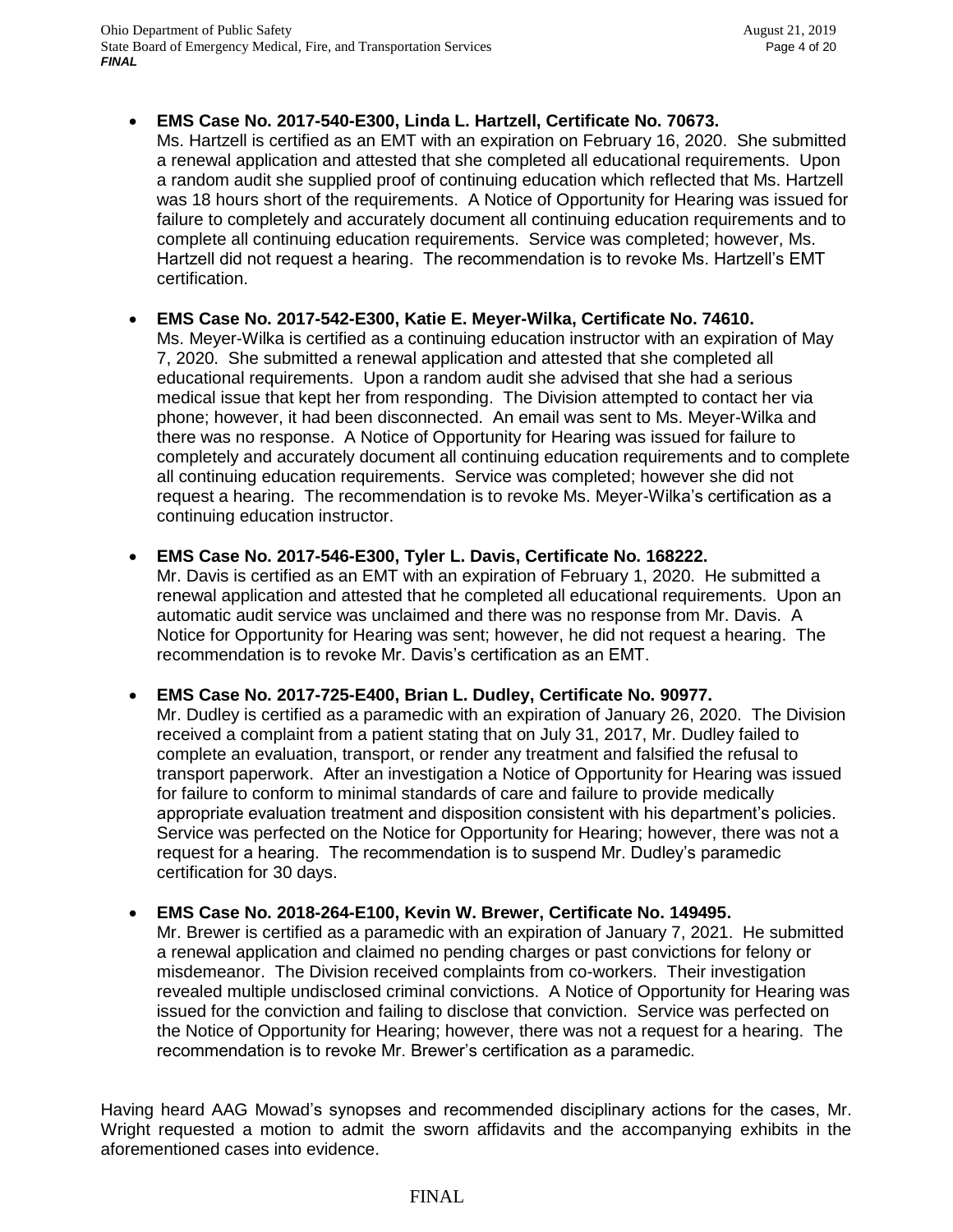*ACTION: Motion to admit the sworn affidavits and accompanying exhibits in the aforementioned case into evidence.* Mr. Dutton – First. Mr. de la Porte– Second. None opposed. None abstained. Motion approved.

There being no further evidence to come before the Board, the proceedings closed at 10:23 a.m.

Mr. Wright requested a motion to recess the meeting for the purpose of entering into quasi-judicial deliberations on the following matters pursuant to Ohio Revised Code Chapter 119 and that are required to be kept confidential under R.C. 4765.102(B). The Board will reconvene following deliberations.

*ACTION: Motion to adjourn and go into private session for the purpose of quasi-judicial deliberation on these matters pursuant to ORC Chapter 119 and that are required to be kept confidential under R.C. 4765.102(B).* Ms. Beavers – First. Mr. Snyder – Second. None abstained. None opposed. Motion approved.

## **EMS Summary Suspension**

*ACTION*: *In the matter of EMS Case Number 2019-314-E100, Joshua M. Kinnett, Certificate Number 176092, I move that the Board issue an order to summarily suspend Mr. Kinnett's certificate to practice. There is clear and convincing evidence that Respondent's continued practice presents a danger of immediate and serious harm to the public and that the certificate holder has pled guilty to Attempted Unlawful Sexual Conduct with a Minor, a felony of the fourth degree. The Board order shall include a Notice of Opportunity for Hearing for violations of Ohio Revised Code 4765.112 and Ohio Administrative Code 4765-10-03(B)(2)(a).* Mr. Snyder – First. Ms. Beavers – Second. None opposed. Mr. Allenstein - abstained. **Motion approved.**

# **EMS Goldman Motions**

*ACTION*: *In the matter of EMS Case Number 2017-445-E300, Shawn Gregory, Certificate Number 156817, I move that the Board issue an adjudication order finding that Mr. Gregory*  failed to comply with continuing education requirements as indicated in counts 1 through 3 of *the Notice of Opportunity for Hearing and that Mr. Gregory's certification be revoked.*  Mr. Snyder – First. Dr. Schwartz – Second. None opposed. Mr. Allenstein - abstained. **Motion approved.**

*ACTION*: *In the matter of EMS Case Number 2017-540-E300, Linda L. Hartzell, Certificate Number 70673, I move that the Board issue an adjudication order finding that Ms. Hartzell failed to comply with continuing education requirements as indicated in the Notice of Opportunity for Hearing and that Ms. Hartzell's certification be revoked.* Mr. Snyder – First. Mr. Resanovich – Second. None opposed. Mr. Allenstein - abstained. **Motion approved.**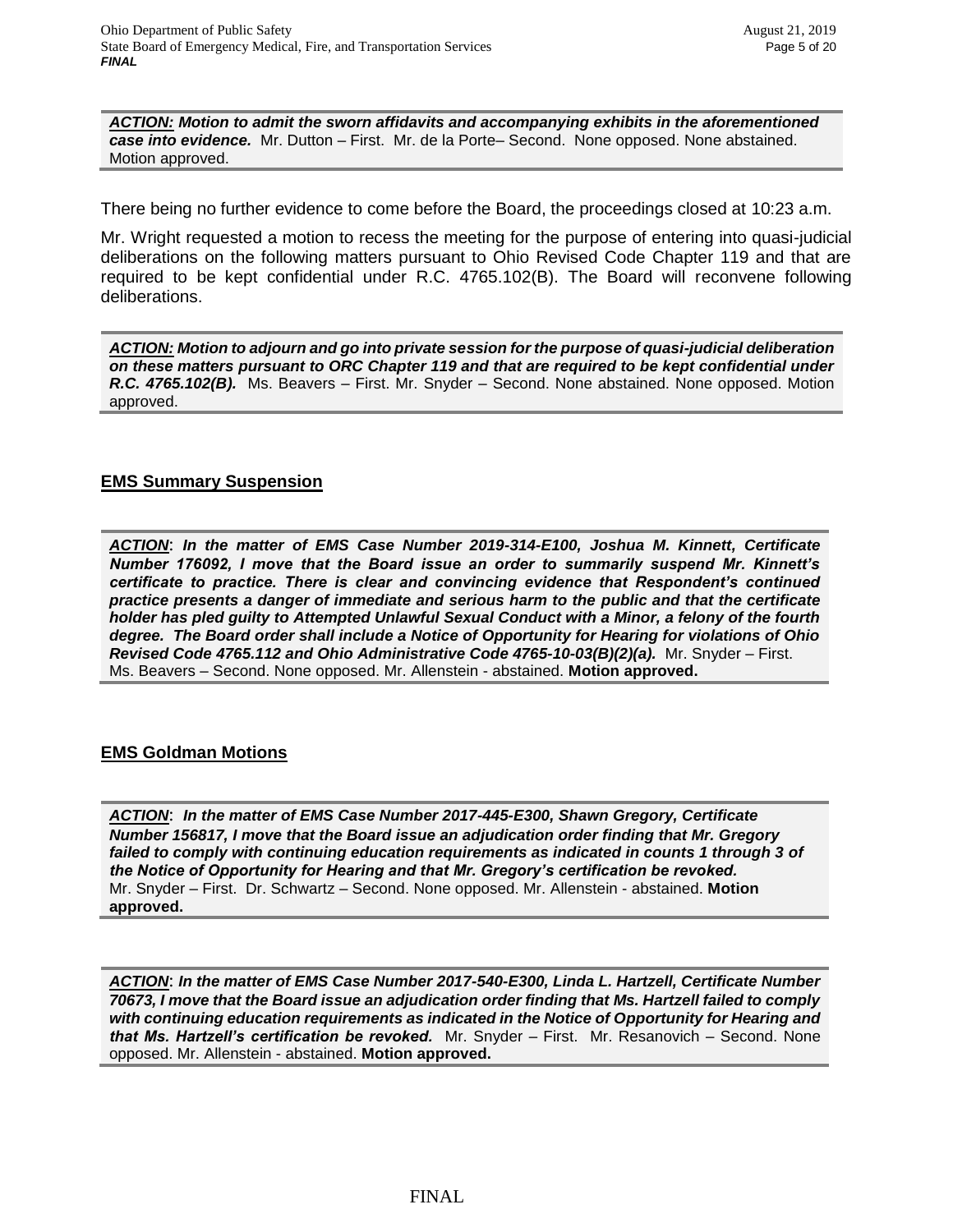*ACTION*: *In the matter of EMS Case Number 2017-542-E300, Katie E. Meyer-Wilka, Certificate Number 74610, I move that the Board issue an adjudication order finding that Ms. Meyer-Wilka failed to comply with continuing education requirements as indicated in the Notice of Opportunity for Hearing and that Ms. Meyer-Wilka's EMS continuing education instructor certification be revoked.* Mr. Snyder – First. Ms. Jenkins – Second. None opposed. Mr. Allenstein and Mr. Jackson abstained. **Motion approved.**

*ACTION*: *In the matter of EMS Case Number 2017-546-E300, Tyler L. Davis, Certificate Number 168222, I move that the Board issue an adjudication order finding that Mr. Davis failed to comply with continuing education requirements as indicated in the Notice of Opportunity for Hearing and that Mr. Davis' certification be revoked.* Mr. Snyder – First. Dr. Schwartz – Second. None opposed. Mr. Allenstein - abstained. **Motion approved.**

*ACTION*: *In the matter of EMS Case Number 2017-725-E400, Brian L. Dudley, Certificate Number 90977, I move that the Board issue an adjudication order finding that Mr. Dudley failed to conform to minimal standards of care for his certification level by failing to provide medically appropriate evaluation, treatment, and disposition of a patient as indicated in the Notice of Opportunity for Hearing and that Mr. Dudley's certification be suspended for thirty days. The suspension shall be stayed pending satisfactory completion of a 3-year probation. Mr. Dudley's probation is subject to compliance of all rules and laws subject to certification.* Mr. Snyder – First. Mr. Dutton – Second. No discussion.

In Favor – 9. Opposed – 3. Abstain – 3. **Motion Failed.**

A discussion ensued regarding a change in the motion.

*ACTION*: *In the matter of EMS Case Number 2017-725-E400, Brian L. Dudley, Certificate Number 90977, I move that the Board issue an adjudication order finding that Mr. Dudley failed to conform to minimal standards of care for his certification level by failing to provide medically appropriate evaluation, treatment, and disposition of a patient as indicated in the Notice of Opportunity for Hearing and that Mr. Dudley be issued a written reprimand.*  Mr. Snyder – First. Mr. Dutton – Second. No discussion.

In Favor – 10. Opposed – 2. Abstain – 3. **Motion Failed.**

*ACTION*: *In the matter of EMS Case Number 2017-725-E400, Brian L. Dudley, Certificate Number 90977, I move that the Board table this disciplinary matter until the next regularly scheduled EMFTS Board meeting.*

Mr. Snyder – First. Dr. George – Second. In Favor – 12. Opposed – 3. Abstain – 0. **Motion approved to table this matter.**

*ACTION*: *In the matter of EMS Case Number 2018-264-E100, Kevin W. Brewer, Certificate Number 149495, I move that the Board issue an adjudication order finding that Mr. Brewer has been convicted of Deception to a Obtain Dangerous Drug, a felony of the fifth degree, and failed to report the conviction to the Division of EMS, and that Mr. Brewer's certifications be revoked.*  Mr. Snyder – First. Mr. de la Porte – Second. None opposed. Mr. Allenstein - abstained. **Motion approved.**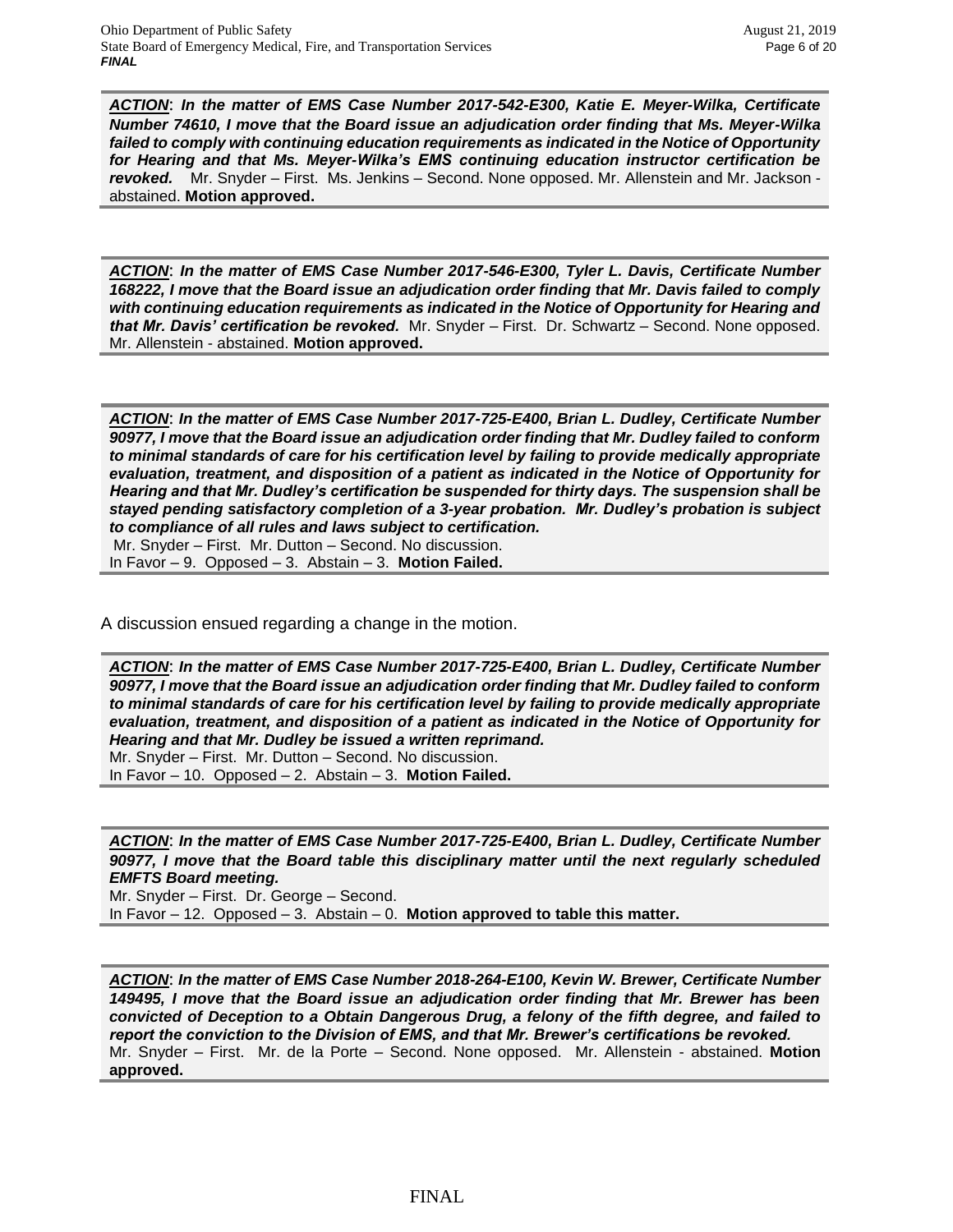# **EMS Investigations**

*ACTION: Motion to adjourn and enter executive session for the purpose of discussing proposed disciplinary action against certificate holders pursuant to O.R.C. Section 121.22(G)(1) and pursuant to 121.22(G)(5) that involve matters required to be kept confidential under O.R.C. Sections 149.43(A)(2) and 4765.102(B).* Mr. Uhl – First. Mr. Snyder – Second. None opposed. None abstained. **Motion approved.**

# **Roll Call**

.

| Mr. Thomas Allenstein        | Present | Ms. Ruda Jenkins          | Present |
|------------------------------|---------|---------------------------|---------|
| Mr. Kent Appelhans (V.Chair) | Present | Ms. Susan Kearns          | Absent  |
| Ms. Karen Beavers            | Present | Mr. Mark Resanovich       | Present |
| Mr. Herb de la Porte         | Present | Ms. Julie Rose            | Absent  |
| Mr. David DeVore             | Present | Dr. Hamilton Schwartz     | Present |
| Mr. Geoff Dutton             | Present | Mr. George B. Snyder      | Present |
| Mr. Patrick Ferguson         | Present | Dr. Thomas Tallman        | Present |
| Dr. Richard George           | Present | Dr. Glen Tinkoff          | Absent  |
| Ms. Deanna Harris            | Absent  | Mr. Kevin Uhl             | Present |
| Mr. Jeffery Jackson          | Present | Mr. Jason Walsh           | Absent  |
|                              |         | Mr. Dudley Wright (Chair) | Present |

*ACTION: Motion to accept proposed agreement for the following Education cases.* Mr. Snyder – First. Ms. Jenkins – Second. Mr. Allenstein and Mr. Resanovich – Abstained. None opposed. **Motion approved.**

2019-315-E300

|                                                                    |               | ACTION: Motion to close the following Education cases. Mr. Snyder – First. Dr. George – |
|--------------------------------------------------------------------|---------------|-----------------------------------------------------------------------------------------|
| Second. Mr. Allenstein - Abstained. None opposed. Motion approved. |               |                                                                                         |
| 2018-229-E300                                                      | 2018-584-E300 | 2018-704-E500                                                                           |
| 2018-230-E500                                                      | 2019-198-E300 |                                                                                         |
|                                                                    |               |                                                                                         |

| ACTION: Motion to close the following Medical Transportation case(s). Mr. Snyder -<br>First. Mr. de la Porte – Second. Mr. Allenstein – Abstained. None opposed. Motion approved. |                                                                 |
|-----------------------------------------------------------------------------------------------------------------------------------------------------------------------------------|-----------------------------------------------------------------|
| 2017-376-E400 *Refer to ODH Long Term Care Facility<br>Investigations<br>2017-604-E400                                                                                            | 2018-206-E400<br>2018-243-E400 *Refer to local Medical Director |

*ACTION: Motion to issue Notice of Opportunity for Hearing for the following Medical Transportation case(s):* Mr. Snyder– First. Ms. Jenkins – Second. Mr. Allenstein – Abstained. None opposed. Motion approved

| 700      | 70. |
|----------|-----|
| $\cdots$ | ,,, |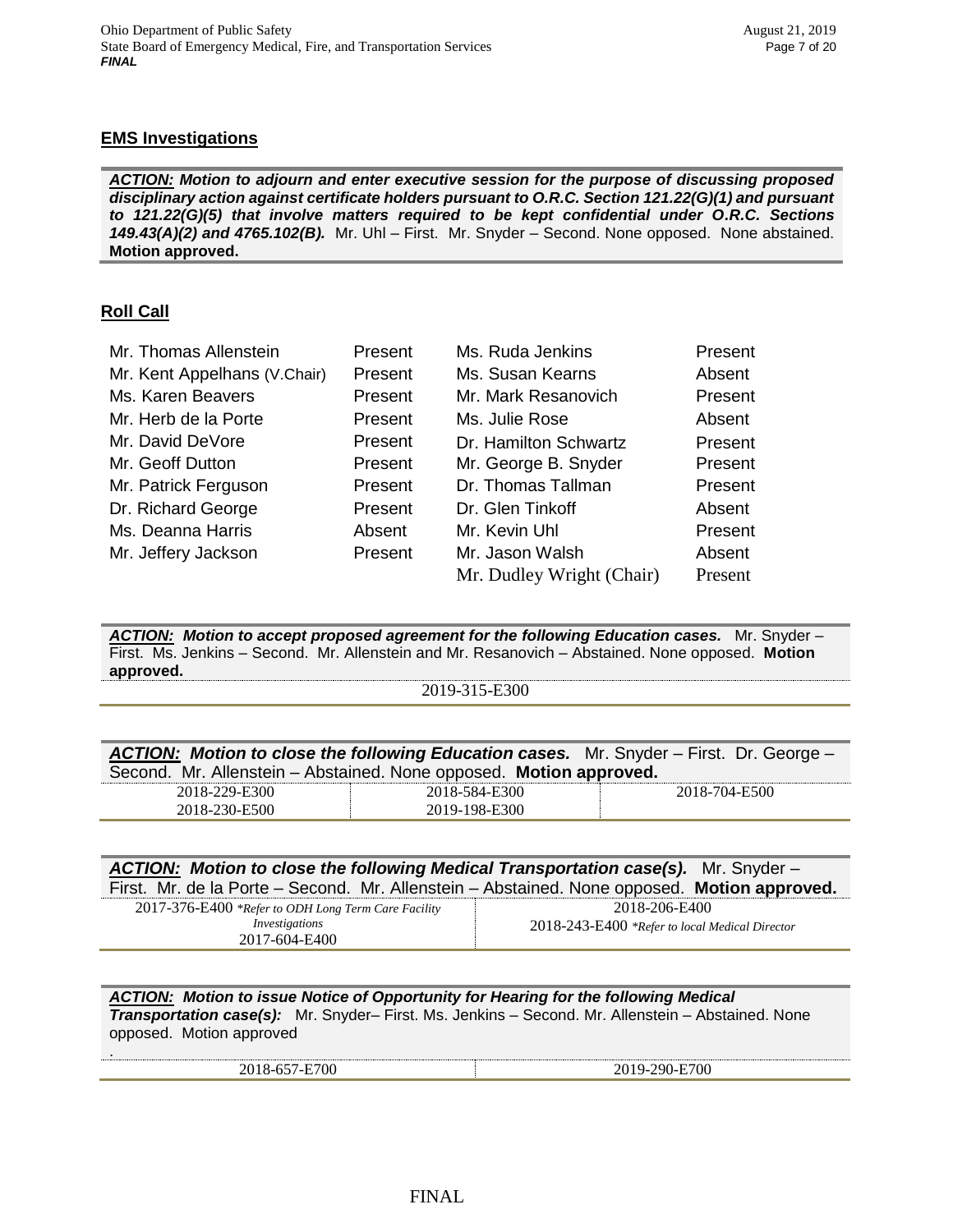*ACTION: Motion to accept the following Consent Agreement(s):* Mr. Snyder – First. Dr. Schwartz – Second. Mr. Allenstein, Ms. Beavers (2018-563-BE100) and Mr. Ferguson (2019-166-BE100/2019-167- BE100) – Abstained. None opposed. **Motion approved.**

| 2017-562-E300<br>2017-774-E400<br>2017-775-E400<br>2017-776-E400<br>2018-48-E300<br>2018-71-BE100<br>2018-203-E300<br>2018-234-BE500 | 2018-339-E500<br>2018-346-E300<br>2018-563-BE100<br>2018-680-BE100<br>2018-733-BE100<br>2019-050-BE100<br>2019-075-E400 | 2019-166-BE100<br>2019-167-BE100<br>2019-219-E500<br>2019-237-E100<br>2019-241-BE100<br>2019-242-E100<br>2019-306-BE100<br>2019-332-E300 |
|--------------------------------------------------------------------------------------------------------------------------------------|-------------------------------------------------------------------------------------------------------------------------|------------------------------------------------------------------------------------------------------------------------------------------|
|--------------------------------------------------------------------------------------------------------------------------------------|-------------------------------------------------------------------------------------------------------------------------|------------------------------------------------------------------------------------------------------------------------------------------|

| ACTION: Motion to close the following cases due to lack of jurisdiction, referral to local medical<br>director, deferral to department discipline, certifications have expired, or non-violations of ORC |                |                |               |  |
|----------------------------------------------------------------------------------------------------------------------------------------------------------------------------------------------------------|----------------|----------------|---------------|--|
|                                                                                                                                                                                                          |                |                |               |  |
| and/or OAC: Mr. Snyder – First. Ms. Jenkins – Second. Mr. Allenstein – Abstained. None opposed.                                                                                                          |                |                |               |  |
| Motion approved.                                                                                                                                                                                         |                |                |               |  |
| 2017-201-E500                                                                                                                                                                                            | 2018-332-BE500 | 2018-274-BE500 | 2018-714-E400 |  |
| 2017-330-E500                                                                                                                                                                                            | 2018-333-BE500 | 2018-693-E100  | 2019-291-E400 |  |

| ACTION: Motion to close the following cases. The following cases have been recommended to be            |
|---------------------------------------------------------------------------------------------------------|
| closed and referred back to local medical director for review. Mr. Snyder – First. Dr. George – Second. |
| Mr. Allenstein – Abstained. None opposed. Motion approved.                                              |

| $\frac{1}{2}$ and recent the contract of the contract of the contract of the contract of the contract of the contract of the contract of the contract of the contract of the contract of the contract of the contract of the cont |               |               |
|-----------------------------------------------------------------------------------------------------------------------------------------------------------------------------------------------------------------------------------|---------------|---------------|
| 2018-118-E500                                                                                                                                                                                                                     | 2018-162-E400 | 2019-179-E400 |
| 2018-161-E400                                                                                                                                                                                                                     | 2018-726-E400 |               |

|                  |  | ACTION: Motion to close the following cases, individuals have met the stipulations of their Consent   |  |
|------------------|--|-------------------------------------------------------------------------------------------------------|--|
|                  |  | <b>Agreements:</b> Mr. Snyder – First. Dr. George – Second. Mr. Allenstein – Abstained. None opposed. |  |
| Motion approved. |  |                                                                                                       |  |

| 2015-594-E100 | 2016-555-E300 | 2017-119-E300  |
|---------------|---------------|----------------|
| 2015-703-E300 | 2016-571-E300 | 2017-736-BE100 |
| 2016-27-E100  | 2016-576-E300 | 2018-394-E100  |
| 2016-262-E300 | 2016-623-E300 |                |
| 2016-528-F300 | 2017-59-E300  |                |

| ACTION: Motion to close the following cases. The Board accepts the surrendering of their<br>respective certificates to practice or teach. Re-open if re-applies: Mr. Snyder - First. Dr. George -<br>Second. Mr. Allenstein - Abstained. None opposed. Motion approved. |                |               |  |  |  |  |
|-------------------------------------------------------------------------------------------------------------------------------------------------------------------------------------------------------------------------------------------------------------------------|----------------|---------------|--|--|--|--|
| 2017-715-E300                                                                                                                                                                                                                                                           | 2019-249-BE300 | 2019-296-E300 |  |  |  |  |
| 2018-665-E300                                                                                                                                                                                                                                                           | 2019-266-E300  |               |  |  |  |  |

*ACTION: Motion to close the following case(s). The individuals/entities did not meet the requirements of their consent agreement prior to certification surrender or certification expiration. Re-open if re-applies.* Mr. Snyder – First. Dr. George – Second. Mr. Allenstein - Abstained. None opposed. **Motion approved.**

| - - -<br> |                |     |          |
|-----------|----------------|-----|----------|
| 300<br>.  | E300<br>.<br>. | 300 | 300<br>. |
| OC        | E300<br>∫-     | 300 | 300-     |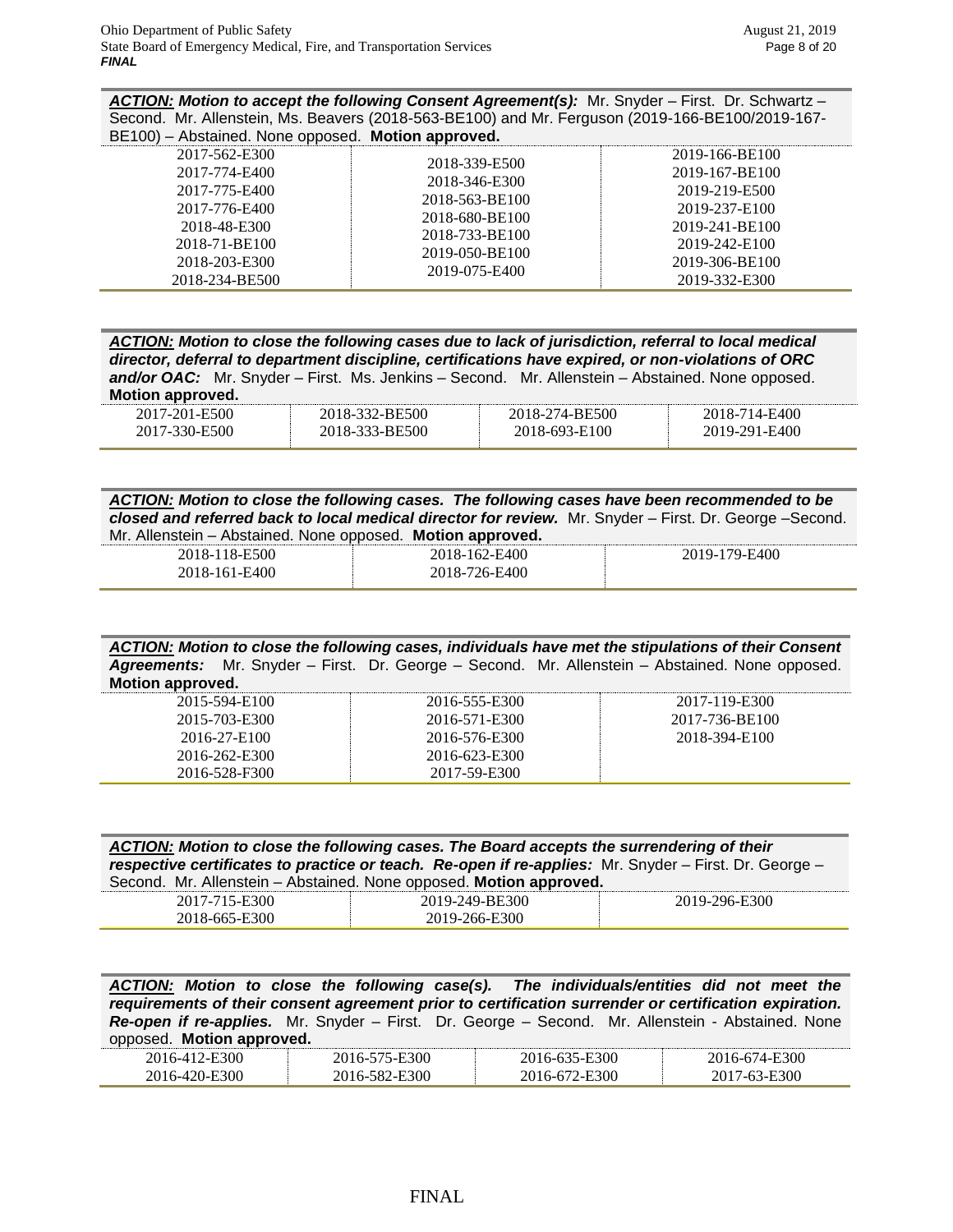*ACTION: Motion to close the following case due to individuals not providing the required documentation to process their applications. Therefore, their application was rendered incomplete.*  Mr. Snyder – First. Dr. George – Second. Mr. Allenstein – abstained. None opposed. **Motion approved.**

*ACTION: Motion to issue Notices of Opportunity for Hearings for the following cases.* Mr. Snyder – First. Dr. George – Second. Mr. Allenstein, Mr. Uhl (2018-540-BE100) and Dr. Schwartz (2018-540- BE100) – Abstained. None opposed. **Motion approved.**

| 2017-238-E300<br>2018-645-E300   |
|----------------------------------|
| 2018-711-E300<br>2017-270-E300   |
| 2019-131-BE100<br>2017-659-BE100 |
| 2019-143-E300<br>2017-680-E300   |
| 2019-212-E300<br>2018-35-E100    |
| 2018-222-E300<br>2019-310-E500   |
| 2018-323-E300                    |
|                                  |

*ACTION: Motion to close the following cases due to one of the following reasons; inadvertently marked yes to conviction question, misdemeanor convictions which the Board has previously deemed "not involving moral turpitude," continuing education cases which now meet the requirements, non-patient care issues, and grandfathering issues of certification/conviction.*

|                | Mr. Snyder – First. Dr. George – Second. Mr. Allenstein – Abstained. None opposed. Motion approved. |                |                |                |
|----------------|-----------------------------------------------------------------------------------------------------|----------------|----------------|----------------|
| 2017-330-E500  | 2018-298-E100                                                                                       | 2019-246-E100  | 2019-282-E100  | 2019-313-BE100 |
| 2017-476-E500  | 2018-334-E300                                                                                       | 2019-257-BE100 | 2019-284-E100  | 2019-319-BE100 |
| 2017-486-E500  | 2018-479-E100                                                                                       | 2019-259-E100  | 2019-285-E100  | 2019-320-E100  |
| 2017-489-E300  | 2018-593-E300                                                                                       | 2019-260-BE100 | 2019-286-E100  | 2019-330-BE100 |
| 2017-548-E300  | 2018-596-E700                                                                                       | 2019-264-E100  | 2019-289-BE100 | 2019-331-BE100 |
| 2017-619-E300  | 2018-633-E500                                                                                       | 2019-265-BE100 | 2019-295-E100  | 2019-333-E100  |
| 2017-650-BE100 | 2019-119-E300                                                                                       | 2019-274-E100  | 2019-301-E500  | 2019-336-BE100 |
| 2018-95-BE100  | 2019-147-E100                                                                                       | 2019-280-BE100 | 2019-302-BE100 | 2019-519-E100  |
| 2018-294-B100  | 2019-231-E100                                                                                       | 2019-281-E100  | 2019-311-E100  | 2019-650-E500  |

# **EMFTS Board Chair's Report, Dudley Wright**

No report to present.

# **State EMS Medical Director Report, Dr. Carol Cunningham**

Dr. Cunningham reported that the Regional Physician Advisory Board (RPAB) Region 8 still has a need for membership. Region 7 has one member. The RPAB Chairperson meeting is scheduled for September 11, 2019 at 1:00 pm at the Ohio Department of Public Safety.

The revisions of the State of Ohio DNR Comfort Care will go into effect on September 1, 2019. The significant amendments include non-invasive positive airway pressure devices (CPAP and BiPAP) are now specifically cited as permissible and that physician assistants and registered nurses may sign the Ohio DNR Comfort Care document. The education modules highlights the law that EMS providers will only honor documents that are signed by a physician. A discussion ensued regarding different scenarios.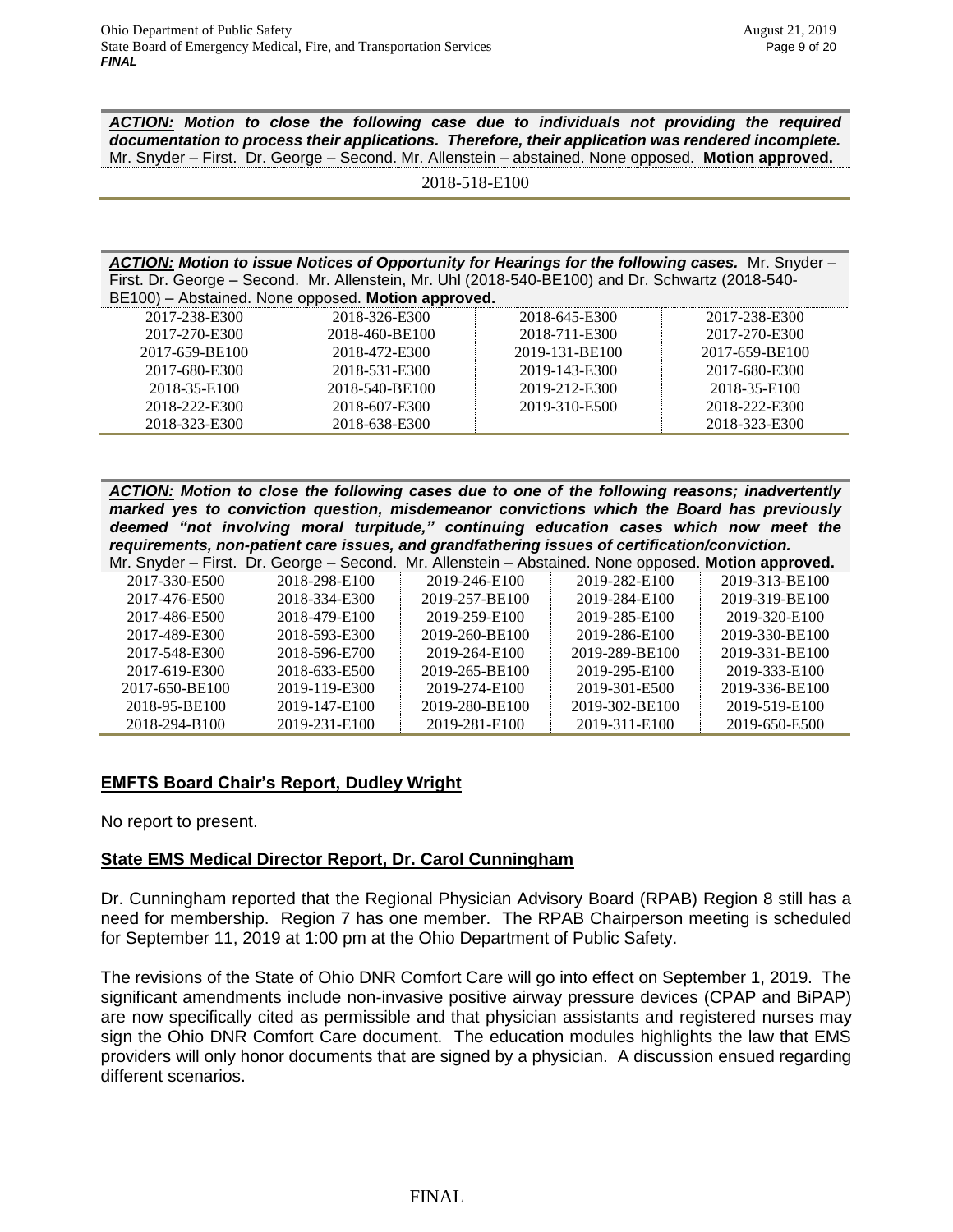The Ohio EMS Medical Director's Conference will be held on November 13, 2019 at the Ohio Department of Transportation auditorium. The conference is CME approved. The registration fee proposed to be increased by \$5.00 to cover the increased cost of lunch. The registration link will be available soon.

The National Highway Traffic Safety Administration (NHTSA) have drafted the National EMS Education Standards and the public comment period will be open until September 20, 2019. The document is posted at EMS.gov.

# **EMS Staff Legal Counsel, Michael Wise**

Mr. Wise reported that there is a motion to be brought forward regarding rules for Medical Transportation.

*ACTION: Motion to approve the filing of Rule 4766-5 of the Ohio Administrative Code with the Joint Committee on Agency Rule Review.* Mr. Dutton – First. Mr. Snyder – Second. None opposed. None abstained. **Motion approved.** 

## **Assistant Attorney General, Lidia Mowad**

Ms. Mowad reported that there is still one appeal outstanding in Adams County.

## **Legislative Report, Dan Fitzpatrick**

Mr. Fitzpatrick was unable to attend; therefore, Executive Director House presented the legislative report.

The Ohio General Assembly completed work on HB 166, the State's operating budget bill and recessed for summer break on July 17, 2019. The items of interest to EMS in the budget bill includes the following:

- Non-opioid Directives The House added a provision in their substitute version of HB166 that would have placed the EMFTS Board in charge of developing a program to allow individuals to create a non-opioid directive. The Senate removed this provision when they amended the bill and the Conference Committee left this item out of the final bill. There is still standalone legislation for this program, however, those bills do not put the EMFTS Board in charge of the program.
- Temporary Occupational License for Military/Spouse The Senate amended SB 7 into their version of the budget bill. The Conference Committee then removed this provision from the bill. SB 7 passed the Senate unanimously and is now pending in the House. The House version, HB 133, passed the House 97-0 and is on its way to the Senate. While this provision was not passed as part of the budget, it is extremely likely that one of the standalone bills will pass this General Assembly.
- Regulatory Restrictions All state agencies are now required to identify which Administrative Rules include "regulatory restrictions" and produce an inventory of such restrictions by December 31, 2019. For the next four years, the Department will be required to eliminate two regulatory restrictions for every new regulatory restriction we promulgate through the JCARR process. Any rule that includes the words "shall", "must", "require", "shall not", "may not", or "prohibit" will be considered to contain regulatory restrictions. A discussion ensued regarding these regulatory restrictions.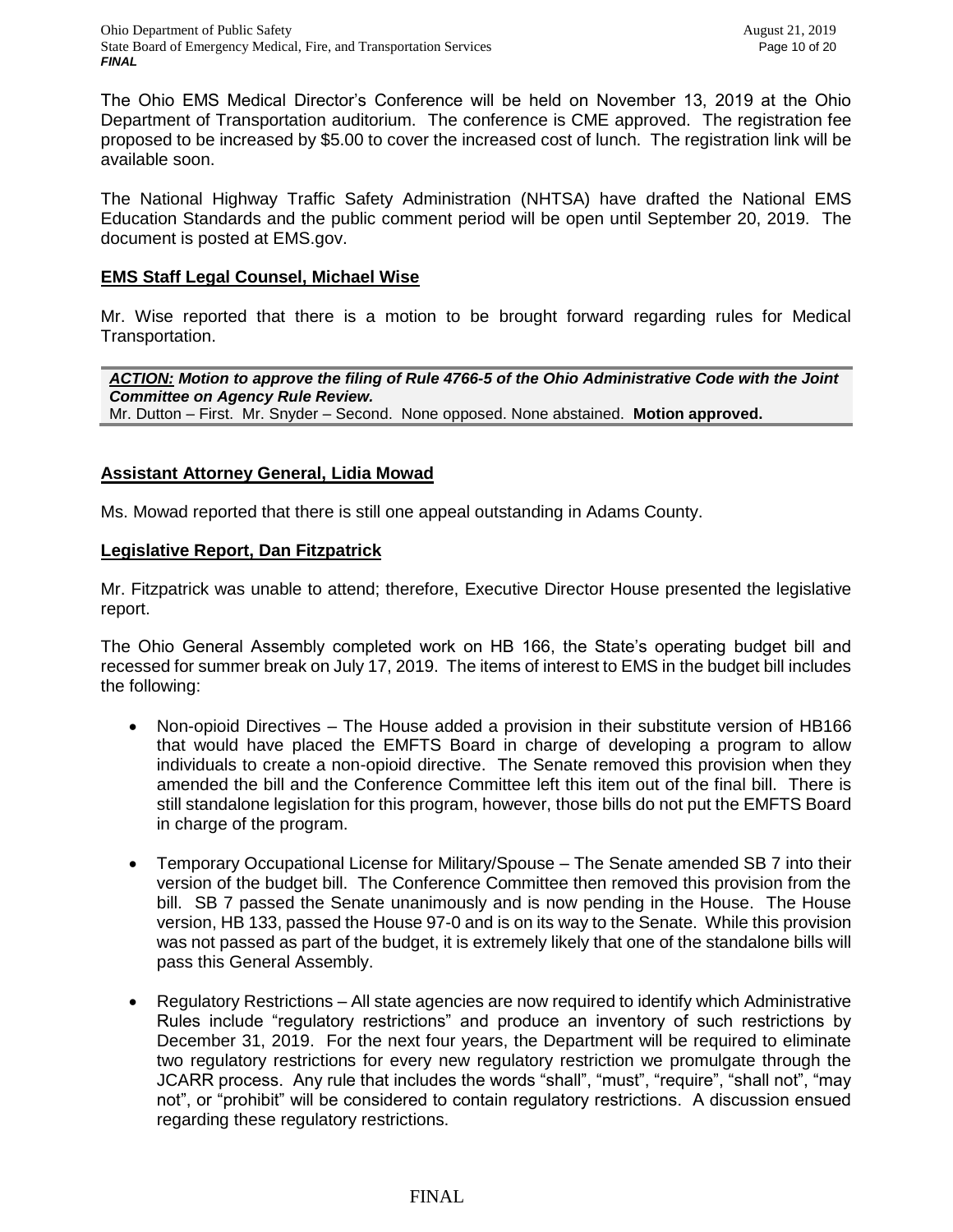HB 143 – Tax Credit-Volunteer Service – To grant income tax credits to persons who serve as volunteer peace officers, firefighters, or emergency medical technicians. The bill had a second hearing in the House Ways and Means on April 30, 2019.

## **Executive Director and Staff Reports, Melvin House**

Executive Director House reported that all of the seats on the EMFTS Board are full with the appointment of Jeffery Jackson representing the Ohio EMS Chiefs Association.

The Division of EMS does not have any staff vacancies.

Mr. Burke introduced Aria Sovann who began on July 8, 2019 in the Education Section as an Administrative Assistant 2. Ms. Sovann will be working with the audits.

Mr. Burke also introduced Ted Kienzle who began on June 24, 2019 in the Education Section as a Fire Coordinator. He will also be cross training with EMS.

The National Rural EMS and Care Conference is scheduled for April 21 through April 23, 2020 at the Renaissance Marriott Hotel in Downtown Columbus. The Division is awaiting for additional information.

## **EMSIRS Project, Deputy Director Rob Wagoner**

Mr. Wagoner reported that the work on the EMS Incident Reporting System database (EMSIRS) has been moving forward. Approximately 2 million records from 2016 through June 2019 have been uploaded to the new system. The epidemiologist has been working to perform QA on audits on the data received. The EMSIRS system passed all the initial validation testing in regards to sending data to NEMSIS. The next process is direct entry through a web portal. The Division has worked very closely with the CARES project. Ohio will be the first state to submit data to CARES. The DEMS staff is working with ODPS visual communications to incorporate a public facing portion of the EMS website to identify some metrics in CARES. It will be possible to use the data to create meaningful dashboards to agencies. The legal staff is working on some legal language to be processed. Reporting to NEMSIS is anticipated to begin in January 2020.

## **Executive Director, Melvin House**

Updating data systems and the necessary funding has been secured through June 2020. The medical transportation upgrade is underway and it is anticipated that online applications will be available at a later date.

Executive Director House reported that the letter for more information on the CPR training was sent to CAPSE and a response was received. Their answers to our questions were not very clear. Mr. Snyder stated that we need specific answers so that we can determine whether certain CPR training programs meet the requirements.

**ACTION ITEM:** Executive Director House and Mr. Snyder set up a conference call with CAPSE to obtain additional clarification on the CPR training requirements.

# **EMS Exemption Requests, Jean Booze**

Jean Booze reported that a new revised EMS Exemption Request document was distributed to all Board members. Ms. Booze stated that there was one EMS only military exemption request; 2019- 8-05 and two dual certified military exemption requests; 2019-8-02 and 2019-8-03. Military documentation was received. Staff recommends approval and requests a motion to approve.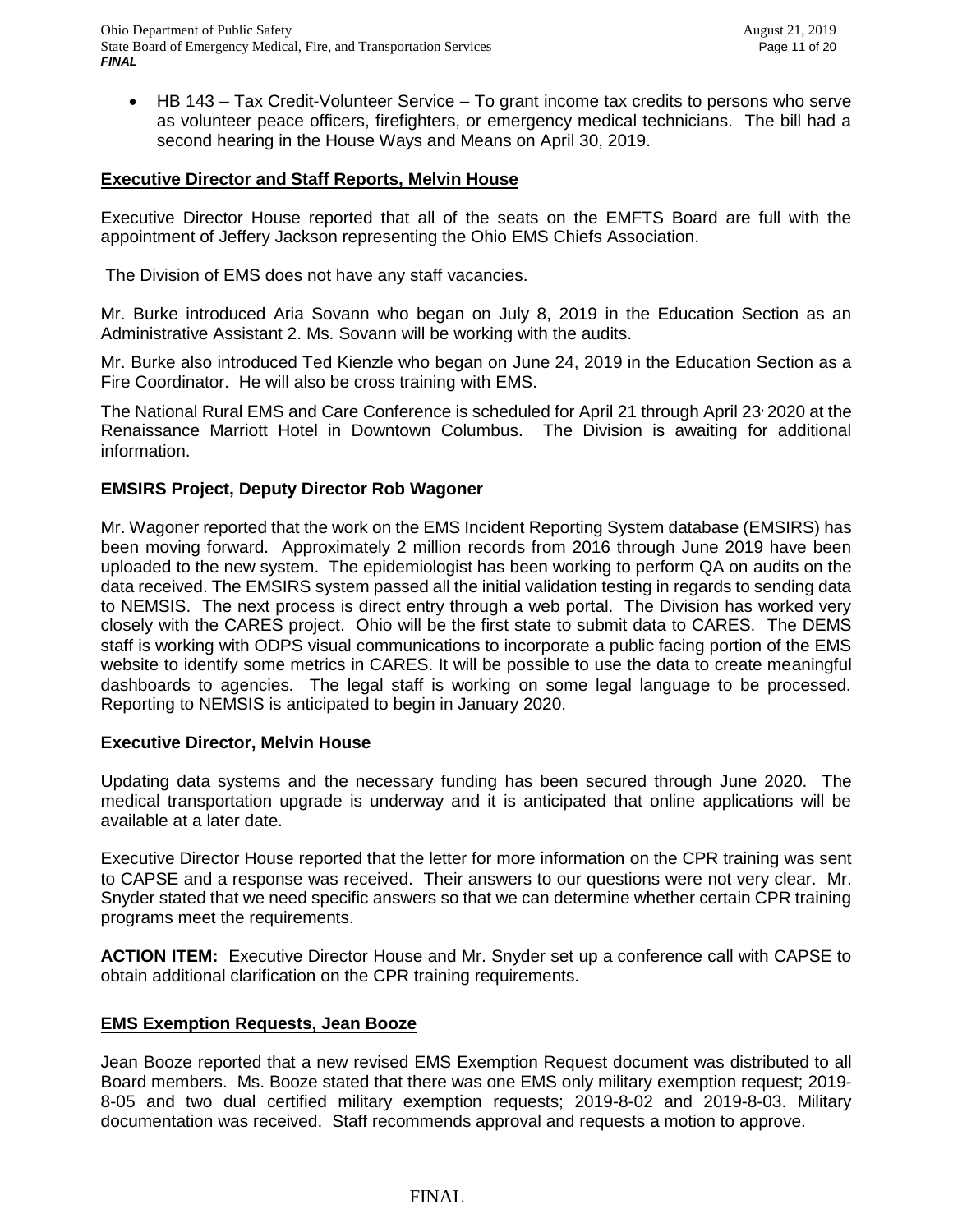*ACTION: Motion to approve the three military exemption requests to include 2019-08-05, 2019-8- 02, and 2019-8-03.* Ms. Beavers – First. Mr. Uhl – Second*.* None opposed. None abstained. **Motion approved.**

Ms. Booze reported that there was one EMS medical exemption; however, documentation has not been received and will be brought to the October EMFTS Board meeting.

Ms. Booze reported that there is one dual certified medical request; 2019-8-04. All medical documentation has been received. Staff recommends approval and requests a motion to approve.

*ACTION: Motion to approve the dual certified medical exemption request; 2019-8-04.* Mr. Snyder – First. Mr. Uhl – Second*.* None opposed. None abstained. **Motion approved.**

Ms. Booze reported that a request for a voluntary surrender was received on August 20, 2019. Gregory Prantl, certification number 169931, reported that he no longer needs certification as an EMT. Staff recommends approval and requests a motion to approve.

*ACTION: Motion to approve the voluntary surrender request of Gregory Prantl, certification number 169931, for an emergency medical technician.* Mr. Snyder – First. Mr. Ferguson – Second*.* None opposed. None abstained. **Motion approved.**

## **Education, James Burke**

Mr. Burke requested approval for the certificates of accreditation to include one initial accreditations, QUAD EMS Academy, requesting training levels EMR, EMT, AEMT and CE.. Staff is recommending approval.

*ACTION: Motion to approve the certificate of accreditation for the QUAD EMS Academy for training levels EMR, EMT, AEMT, and CE.* Mr. de la Porte – First. Mr. Snyder – Second*.* None opposed. Mr. Resanovich - abstained. **Motion approved**.

Mr. Burke requested approval of the Certificate of Approvals to add additional training levels to include CE and EMS Instructor. Staff recommends approval.

*ACTION: Motion to approve the certificate of approvals for Dayton Fire Department EMT Program to include CE and EMS Instructor training levels.* Mr. Ferguson – First. Mr. Snyder – Second*.* None opposed. None abstained. **Motion approved**.

## **Medical Transportation, Dave Fiffick**

Mr. Fiffick presented the list of medical transportation renewal applications with expiration dates of June, July, and August 2019. Staff is requesting a motion and approval pending a satisfactory inspection.

*ACTION: Motion to approve the medical transportation renewal applications with expiration dates of June, July, and August 2019; pending a satisfactory inspection.* Mr. Allenstein – First. Mr. Uhl – Second. None opposed. None - abstained. **Motion approved.**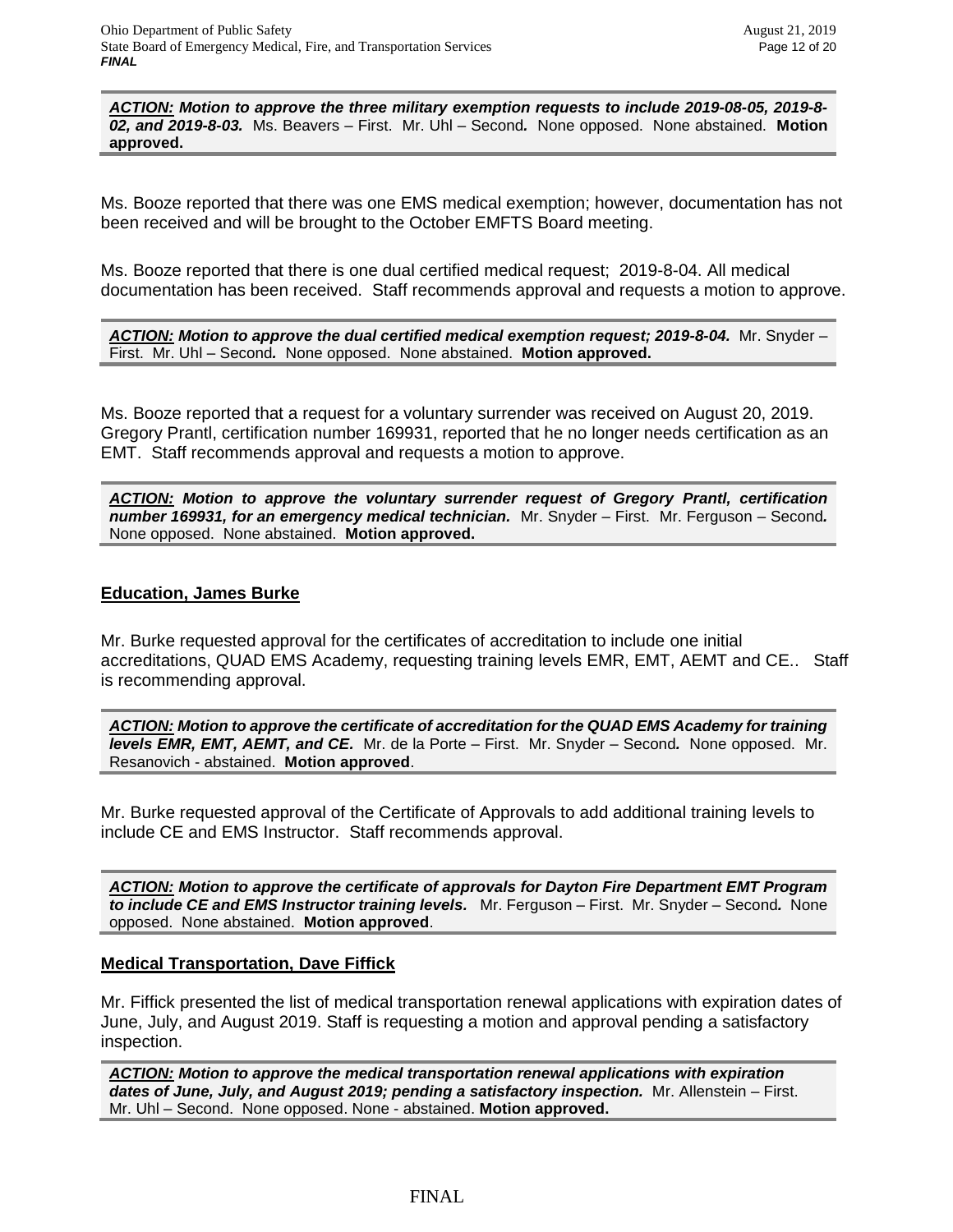Mr. Fiffick requested a motion to ratify 21 new ambulette services upon satisfactory completion of inspection.

*ACTION: Motion to approve 21 new ambulette services; pending a satisfactory inspection.* Mr. Allenstein – First. Mr. Uhl - Second. None opposed. None abstained. **Motion approved.**

Mr. Fiffick requested a motion to ratify new satellite locations for 3 ambulette services, 6 ambulance services, and 1 air medical service upon satisfactory completion of inspection.

*ACTION: Motion to approve the new satellite locations for 3 ambulette services, 6 ambulance services and 1 air medical service: pending the completion of a satisfactory inspection.* Mr. Allenstein – First. Mr. Dutton – Second. None abstained. None opposed. **Motion approved.**

Mr. Fiffick requested a motion to ratify new medical transportation vehicles for 29 ambulette services and 21 ambulance services upon satisfactory completion of inspection.

*ACTION: Motion to approve the new medical transportation vehicles for 29 ambulette services and 21 ambulance services; pending the completion of a satisfactory inspection.* Mr. Snyder – First. Mr. Ferguson – Second. Mr. de la Porte - abstained. None opposed. **Motion approved.**

## **Grants, Johanna Burgess**

Ms. Burgess requested a motion to approve Camden Somers Township Fire Rescue for a supplemental award in the amount of \$16,000 for purchase of a LUCAS device.

*ACTION: Motion to approve Camden Somers Township Fire Rescue for a supplemental award in the amount of \$16,000 to purchase a LUCAS device.* Mr. Snyder – First. Dr. Schwartz – Second. None abstained. None opposed. **Motion approved.** 

Ms. Burgess reported that due to a glitch in the system she is requesting a motion to approve West Point Fire Department be awarded an additional \$2293.00 for a total funding amount of \$4281.00.

*ACTION: Motion to approve West Point be awarded an additional \$2293.00 for a total funding amount of \$4281.00.* Mr. Dutton – First. Ms. Beavers – Second. None abstained. None opposed. **Motion approved.** 

Ms. Burgess reported there was an application reporting discrepancy for box 21 where the agency indicated they were a transporting agency which increased their funding by \$1300.00 more than what it should have been. Ms. Burgess is requesting a motion to reduce their funding by \$1300.00 for a new total award amount of \$1200.00.

*ACTION: Motion to approve a reduction in funding to an agency by \$1300 for a new total award amount of \$1200.* Mr. Dutton – First. Mr. de la Porte – Second. Ms. Beavers - abstained. None opposed. **Motion approved.**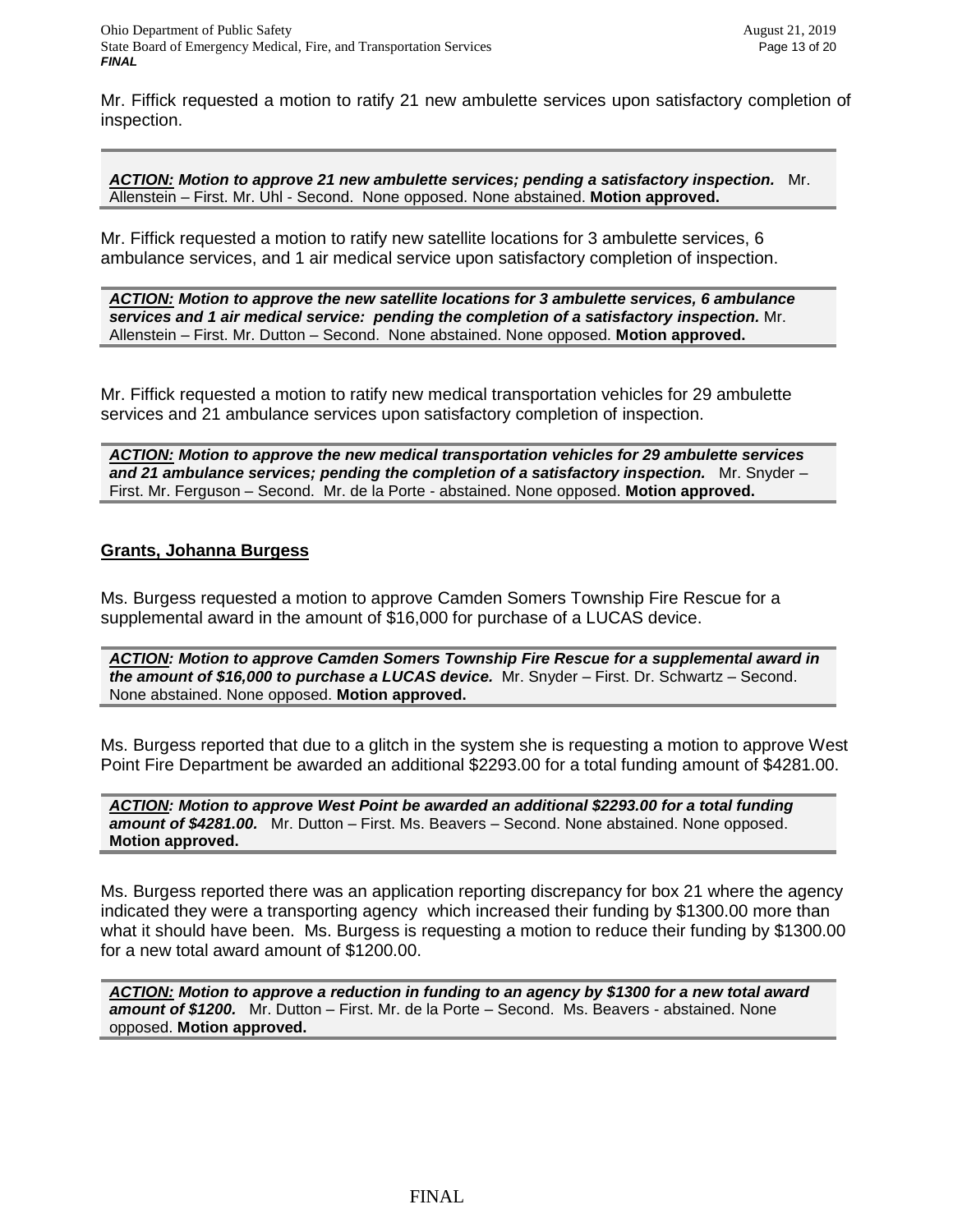Ms. Burgess reported that there was a request to add communication headsets/earpieces to be added to the equipment list. A motion was requested to add this to the approved equipment list.

*ACTION: Motion to approve the addition of communication headsets/earpieces to the approved equipment list.* Mr. Ferguson – First. Mr. Snyder – Second. None abstained. Mr. de la Porte opposed. **Motion approved.**

# **Board Committee Reports**

# **Trauma Committee, Diane Simon**

Ms. Simon reported that the committee met on July 10, 2019 and there was a quorum. An education survey has been completed by the researchers at Innovative Emergency Management through a grant. The survey questions included those regarding the level of trauma education providers are receiving and the barriers to trauma education. The pre-hospital response was overwhelming. There will be an analysis of the data so that the gaps can be determined.

The signage along the highways are part of the traffic control design and the traffic engineers are responsible for all the signage on highways in the state of Ohio. The committee agreed that the Trauma Committee draft a letter of support for the placement of trauma signs in the areas where this is none.

The DEMS staff will compile burn data and determine where the burn centers are in the state.

Ms. Simon reported that Mr. Wagoner is creating a pre-hospital information form at patient arrival. The form was reviewed by the Medical Oversight Committee and the Rural EMS Committee. The tentative plan is to increase awareness through a white paper. This will be a topic at the EMS Medical Director Conference. The committee will be continuing to work on this issue.

The next Trauma Committee meeting is scheduled for September 11, 2019.

# **EMS Children Committee, Dr. Hamilton Schwartz**

Dr. Schwartz reported that the EMS-C committee met on August 13, 2019 and there was a quorum.

## EMSC Performance Measures

The Ohio PECC Learning Collaborative State Team held a conference call on July 11, 2019, and a face-to-face meeting on August 6, 2019 at Nationwide Children's Hospital. The meeting included interviews with three current PECCs to be used for reporting to HRSA and for use in an upcoming webinar to promote the PECC project in Ohio. As of August 5th, 93 agencies have registered a PECC. The next conference call for the Ohio PECC State Team will be September 9, 2019.

The Pediatric Disaster Preparedness Coalition has established subcommittees to work on the Pediatric Champion project; this project is designed to encourage hospital emergency departments to add someone to coordinate their pediatric emergency care. The Pediatric Champion workgroup held a conference call on July 22, 2019 and discussed the parameters for the project. The Survey subcommittee held a conference call on July 30, 2019 to finalize the survey for hospital ED managers. A survey of emergency departments will be distributed through the Regional Hospital Coordinators. The next meeting will be September 6, 2019.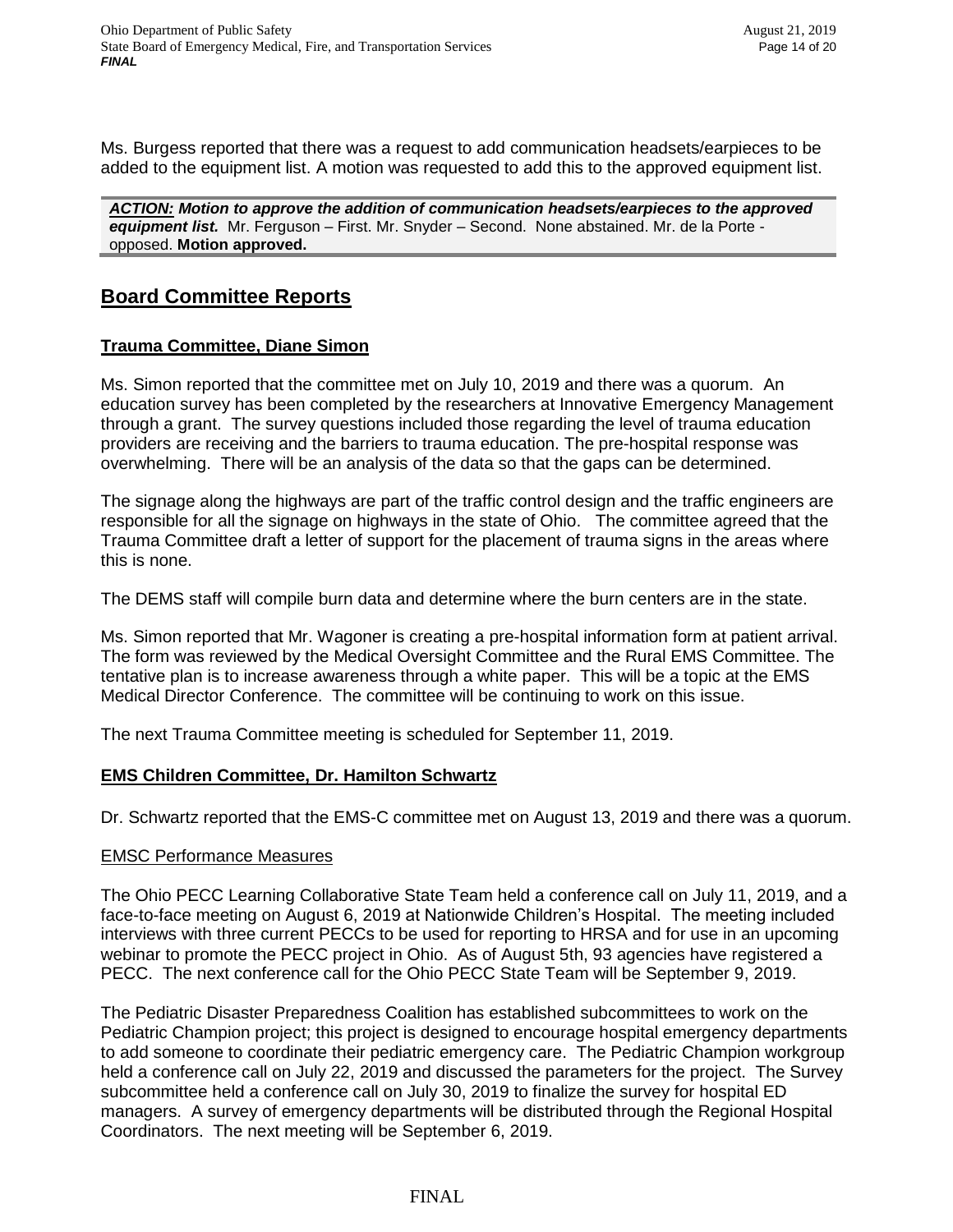## **Other Activities**

The Ohio EMSC Committee is reviewing the current State of Ohio EMS Pediatric Guidelines and Procedures Manual to ensure its compatibility with the NASEMSO National Model EMS Clinical Guidelines. Dr. Schwartz is coordinating this effort for Dr. Cunningham. Two remaining sections are being completed, and work on formatting the completed sections will begin shortly.

Joe Stack and Dr. Schwartz are working with the Ohio Department of Health to update the Emergency Guidelines for Schools document, ensuring accurate guidance is provided to school nurses and staff in responding to emergency situations in their schools. Conference calls were held June 25<sup>th</sup>, July 16<sup>th</sup>, and August 20, 2019, and an in-person meeting was held July 30, 2019. Several more meetings will be held to complete the revision and edit the document.

Dr. Deanna Dahl-Grove is leading an effort among hospitals in Ohio and Michigan in applying for the ASPR Pediatric Centers of Excellence Grant. The grant will fund efforts in improving interstate transport of pediatric patients in the event of a mass casualty incident.

Dr. Schwartz reported that Kathy Haley has resigned from the Committee.

Dr. Schwartz requested a motion to add two applicants for membership: Dr. Ann Dietrich of OhioHealth, and Jean Butler of Toledo Children's Hospital. Both have been vetted by the DEMS staff. This will bring the Committee to 15 members.

*ACTION: Motion to approve the appointment of Dr. Ann Dietrich and Jean Butler to the EMS-Children Committee.* Dr. Schwartz – First. Ms. Beavers – Second. None abstained. None opposed. **Motion approved.**

The next meeting will be held at the Ohio Department of Public Safety on October 15, 2019.

## **Homeland Security Subcommittee, Deanna Harris**

Ms. Harris was not in attendance; therefore, there was not a report.

The next meeting will be held at the Ohio Department of Public Safety on September 6, 2019.

## **EMS System Development, Deanna Harris**

Ms. Harris was not in attendance and the committee did not meet on August 20, 2019.

The next meeting will be held at the Ohio Department of Public Safety on October 15, 2019.

## **EMS Rural Committee, Karen Beavers**

Ms. Beavers reported that Mr. Gildone chaired the meeting on August 20, 2019 and there was a quorum.

There were discussions regarding the legislation on the volunteer tax credit. It was suggested that each Board member who represents an organization make them aware of this legislation.

The committee had discussions regarding data collection and pre-hospital communication.

The next meeting will be held at the Ohio Department of Public Safety on October 15, 2019.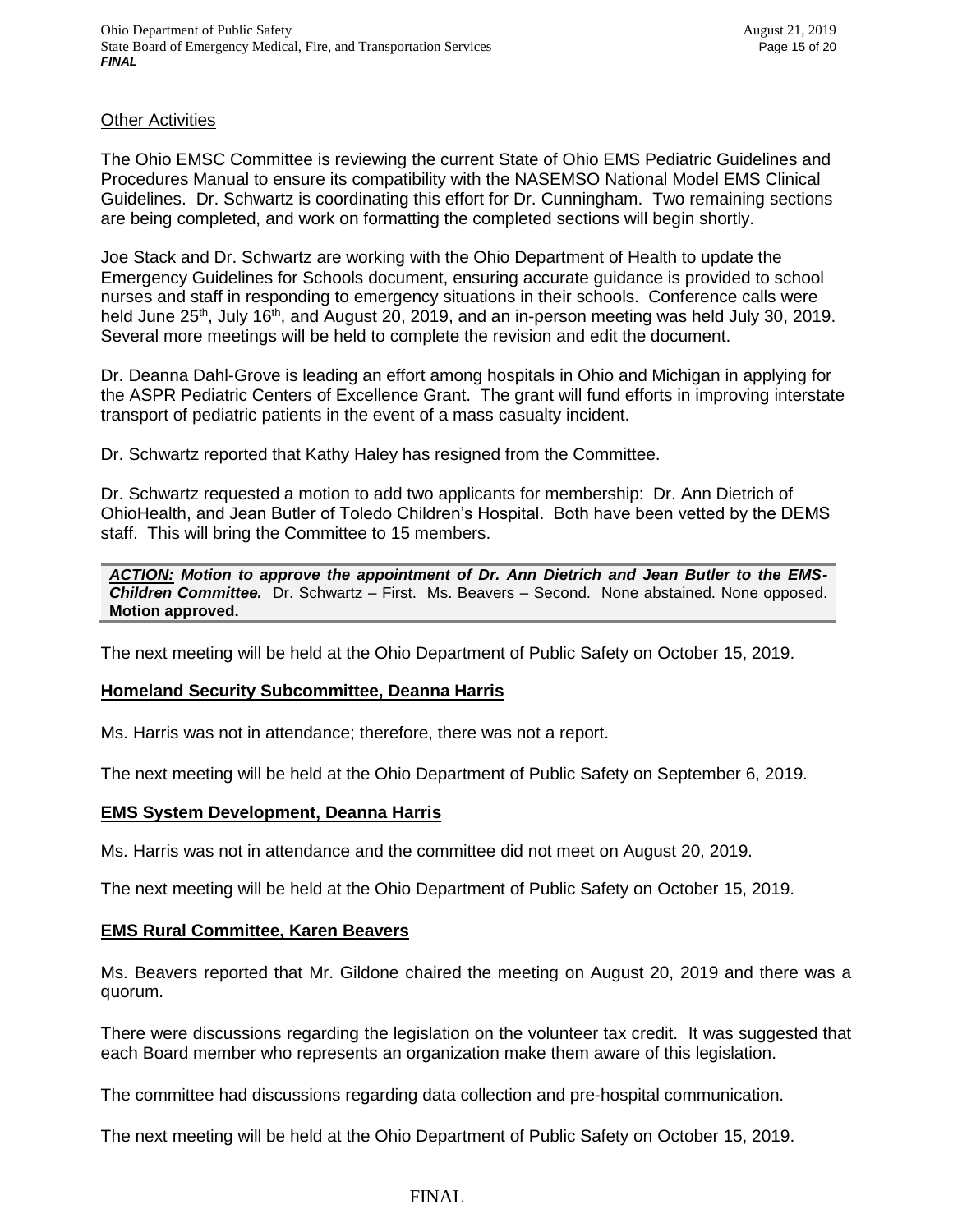## **Education Committee, George Snyder**

Mr. Snyder reported that the committee met on August 20, 2019 and there was a quorum.

The survey results were distributed to the EMFTS Board members. A survey was sent out to all of the program directors in reference to the ultrasound-assisted peripheral IV insertion. Whenever an item is added into the scope of practice it affects the institutions. Many of the questions on the survey inquired how this addition would affect their hours or affect their finances. The survey results demonstrate that this will have an impact on schools. The committee had robust discussions regarding these matters. The recommendation is that the Board have a process of adding items to the scope of practice or to the rules. It was suggested that there be a checklist. The current rule says that those items added to the scope of practice would be required to be taught by the schools. One of the questions was whether they believed that the training should be initial or post education and the results indicated that 11 answered initial and 7 answered post training. Careful consideration should be given as to when to add items to the scope of practice. Discussions shall continue regarding these issues.

At the June 2019 Board meeting a motion was made to limit the timeline to January 1, 2020 for the early practical skills testing until the survey results were gathered. Mr. Snyder reported that the National Registry offers early practical skills testing for advanced and paramedic levels. Based on the results of the survey it was determined to continue the early practical skills testing for advanced and paramedics level currently being utilized and will continue indefinitely.

*ACTION: Motion to approve the early practical skills testing for advanced and paramedic levels that is currently being utilized and will continue indefinitely.* Mr. Snyder – First. Mr. de la Porte – Second. None abstained. None opposed. **Motion approved.**

Homeland Security Subcommittee are reviewing the Rescue Task Force awareness training to determine if there are any updates to be made.

The committee's Quality Continuing Education workgroup continues to review the possibility of less continuing education that provides quality education.

Thomas Beers from Cleveland Clinic presented the lack of awareness about human trafficking in the state of Ohio. He has a training module prepared in hopes it can be added to the ODPS Training Campus as continuing education to be voluntary. If Ohio responders are unaware of human trafficking signs, the problem will continue to grow. Mr. Wright stated that ODPS has a human trafficking section that may be a resource for this project.

Mr. Snyder stated it has been decided to remove a committee member, Mr. Larry Manaro, due to the lack of attendance. Mr. Snyder has requested the appointment of Matthew Phillips.

*ACTION: Motion to remove Larry Manaro from the committee and to approve the appointment of Matthew Phillips to the Education Committee.* Mr. Snyder – First. Dr. Schwartz – Second. None abstained. None opposed. **Motion approved.**

The next meeting will be held at the Ohio Department of Public Safety on October 15, 2019.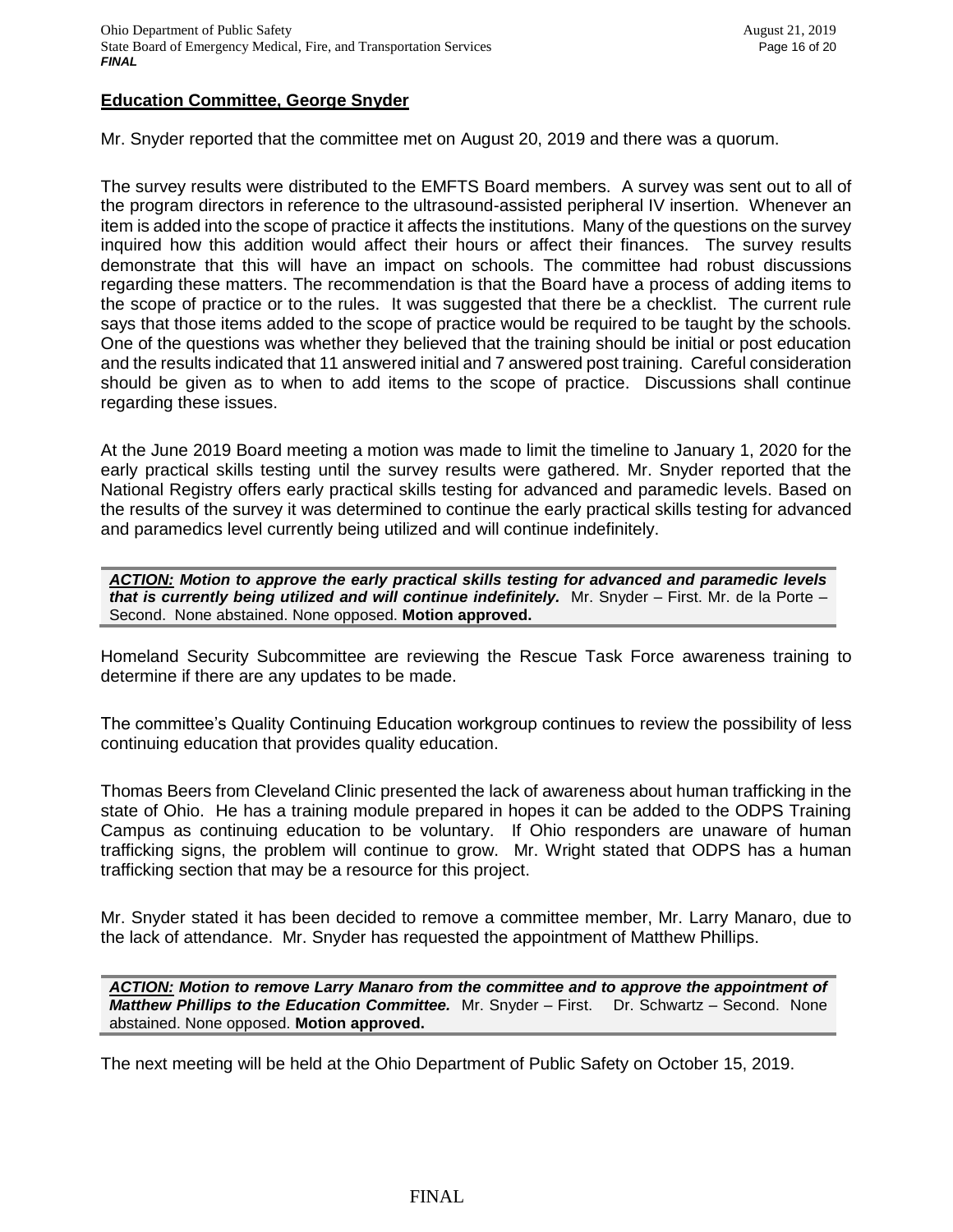### **Medical Oversight Committee, Geoff Dutton**

Mr. Dutton reported that the committee met August 21, 2019 and there was a quorum.

There were many discussions to include the improvement of communication between pre-hospital and hospital staff regarding the patient and pertinent information needed by the emergency room doctors.

Discussions also included non-emergency transports of pediatric patients.

The Ohio EMS Medical Director Conference will be held on November 13, 2019 at the ODOT auditorium.

Mr. Dutton reported that there were two motions to rescind from the June 19, 2019 Board meeting.

*ACTION: Motion to rescind the motion approved on June 19, 2019 to approve filing rules 4765-16- 04 and 4765-16-06, amended to include ketamine, and the Business Impact Analysis and with the Common Sense Initiative (CSI) office.* Mr. Dutton – First. Mr. Snyder – Second. None abstained. None opposed. **Motion approved.**

*ACTION: Motion to rescind the motion approved on June 19, 2019 to approve filing rules 4765-12- 04 and 4765-12-05, amended to include CO-oximetry, and the Business Impact Analysis and with the Common Sense Initiative (CSI) office.* Mr. Dutton – First. Mr. Allenstein – Second. None abstained. None opposed. **Motion approved.**

Mr. Dutton moved that the following motions be approved:

*ACTION: Motion to approve filing rules 4765-16-04 amended to include ketamine with the Business Impact Analysis and the Common Sense Initiative (CSI) office.* Mr. Dutton – First. Mr. Allenstein – Second. None abstained. None opposed. **Motion approved.**

*ACTION: Motion to approve filing rules 4765-12-04 amended to include CO-oximetry with the Business Impact Analysis and the Common Sense Initiative (CSI) office.* Mr. Dutton – First. Mr. Allenstein – Second. None abstained. None opposed. **Motion approved.**

A request was received for a scope of practice waiver for a research study for ultrasound placement. The DEMS staff and the committee have reviewed the project.

*ACTION: Motion to approve the waiver of scope of practice to allow pre-hospital ultrasound guided IV placement as described in the one year research study proposal submitted by the Cleveland Clinic until August 12, 2020.* Mr. Dutton – First. Mr. de la Porte – Second. None abstained. None opposed. **Motion approved.**

Mr. Dutton requested that Scott McCloud be approved as a new member to the MOC Committee.

*ACTION: Motion to approve the appointment of Scott McCloud to the Medical Oversight Committee.* Mr. Dutton – First. Mr. Snyder – Second. None abstained. None opposed. **Motion approved.**

The next meeting will be held at the Ohio Department of Public Safety on August 20, 2019.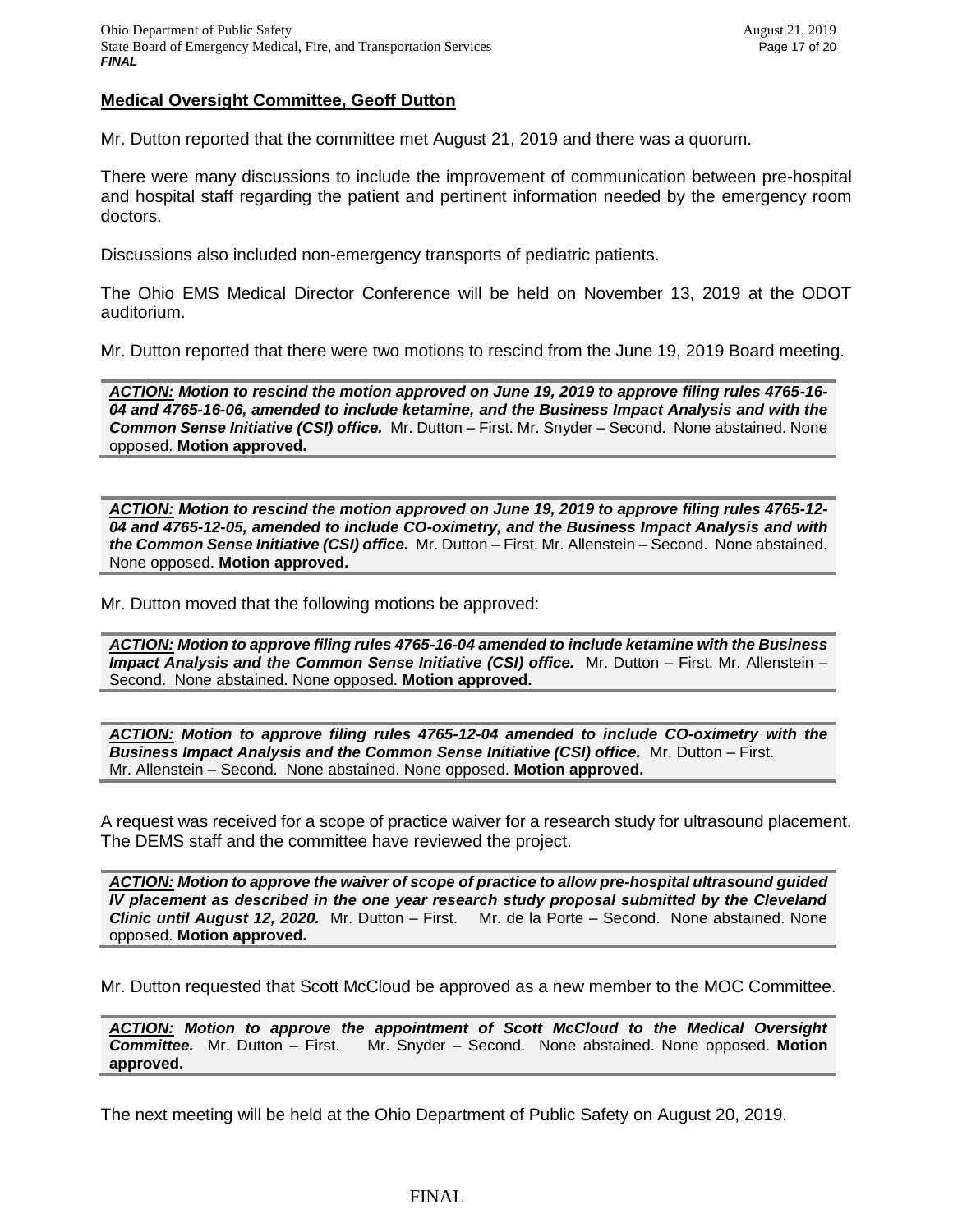## **Medical Transportation Committee, Tom Allenstein**

Mr. Allenstein reported that the committee met on August 20, 2019 and there was a quorum.

There were two passenger assistance training programs submitted for approval. Only one met the criteria.

Mr. Allenstein motioned to approve a passenger assistance training program for Full Time Transportation.

*ACTION: Motion to approve Full Time Transportation's passenger assistance training program.* Mr. Allenstein – First. Mr. Snyder – Second. None abstained. None opposed. **Motion approved.**

Mr. Resanovich reported on the Alternative Forms of Stretcher Transportation Ad-hoc Committee. The committee reviewed information on what other states do for alternate forms of transportation; specifically with regards to stretcher vans. Safety is one of the primary goals when looking at different options of transportation. It could be an alternate non-emergent ambulance for those who need to be transported on the stretcher to and from home or to and from the doctor's office. The next meeting will be held October 15, 2019.

The next meeting will be held at the Ohio Department of Public Safety on October 16, 2019.

#### **Critical Care Subcommittee, Julie Rose**

Ms. Rose was not in attendance; therefore, Mr. Appelhans, vice chair, reported that the committee met on August 20, 2019 and there was a quorum.

Mr. Appelhans reported that the pervious motion regarding pediatric transports would need new language to be more clear and concise. The new language has been sent to the Medical Oversight Committee for approval.

The air medical rules were reviewed. There is an FAA rule regarding cell phone usage in the aircraft.

The new rules to allow a critical care endorsement for the paramedic has been drafted. The language is designed to allow future endorsements. There are still multiple questions on the logistics of providing this endorsement. The spatial constraints on the current certification card is at capacity and there is no room to add the designation of an endorsement. A discussion ensued on what could possibly be accomplished.

The next meeting will be held at the Ohio Department of Public Safety on October 16, 2019.

## **Scope of Practice Ad-Hoc Committee, Kevin Uhl**

Mr. Uhl stated that the committee met on August 22, 2019.

Mr. Uhl reported that this committee will meet every month on the  $4<sup>th</sup>$  Thursday from 10:30 am to 12:00 noon for the remainder of 2019.

If a person interested in serving on the Scope of Practice Ad-Hoc committee, they should contact him or the committee's support personnel.

The committee is working on identifying the current scope of practices that could be changed or removed. There is a process to follow in regards to the scope of practice in making changes or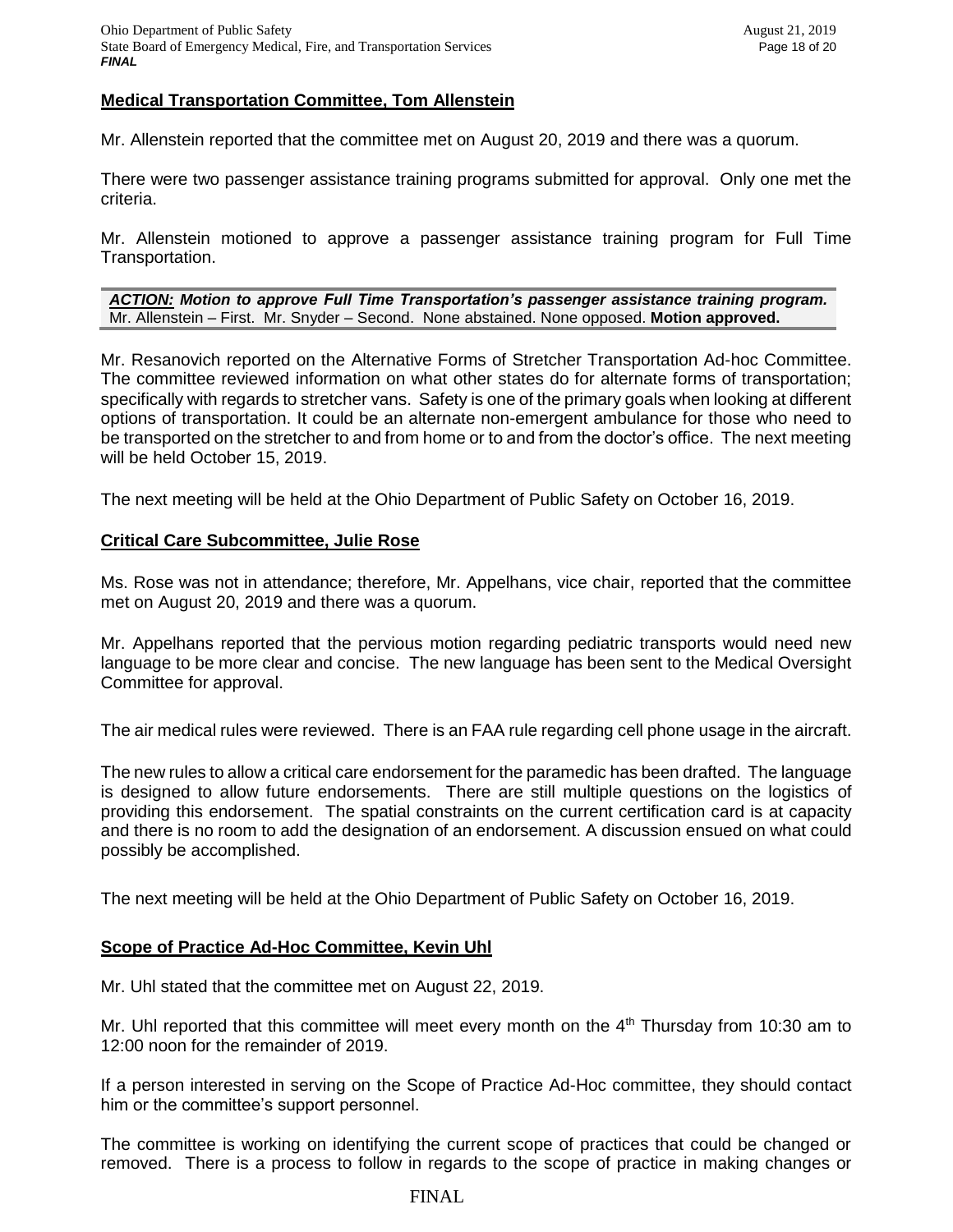deletions. The committee will be reviewing the gap analysis compared to the national standards in the most constructive and reasonable manner.

Mr. Uhl requested that the following individuals be appointed to the Scope of Practice Ad-Hoc Committee: Dr. Thomas Charlton, Rob Martin and Rachel Velasquez.

*ACTION: Motion to approve the appointment of Dr. Thomas Charlton, Rob Martin and Rachel*  Velasquez to the Scope of Practice Ad-Hoc Committee. Mr. Uhl – First. Mr. Dutton – Second. None abstained. None opposed. **Motion approved.**

The next meeting will be held at the Ohio Department of Public Safety on September 26, 2019.

## **Human Resources Ad-Hoc Committee, Mark Resanovich**

Mr. Resanovich reported that the committee met August 22, 2019.

The primary goal of this committee is to review continuing education. There is a large disparity in continuing education compared to other healthcare providers. Quality continuing education is more important than the quantity.

The committee is also reviewing the research and data regarding fatigue. The committee would like to provide guidance to the approach of fatigue.

Data continues to be gathered regarding crash reports. The committee would like to provide recommendations and guidance regarding this issue.

Executive Director House reported that information regarding learning management system software will be coming to the committee.

The next meeting will be held at the Ohio Department of Public Safety on September 26, 2019.

# **EMS Star of Life Awards, Dr. Tallman**

Dr. Tallman reported that the Ohio ACEP Board met and was reminded that his seat will expire on November 12, 2019.

Dr. Tallman stated that the Ohio ACEP would like to make the 20<sup>th</sup> Annual EMS Star of Life Awards more of a gala event. There will be many more discussions regarding the awards ceremony. A review by the legal department will ensue regarding any ethical issues.

## **Old Business ~ none**

## **New Business**

Joel Demory, Chief of Investigations, reported that a system is being reviewed to streamline the process for discipline through a business operational change. The affidavits will be submitted to the EMFTS Board members before the meeting and there would not be a verbal summary presentation during the meeting. A motion would be made to accept those Goldman cases. Should there be serious felonies or controversial cases they would be discussed during executive session. There are other Ohio Boards that have this process. A discussion ensued regarding this change. It was noted that the Board should trust Case Review to determine if a case is out of the ordinary or has serious felonies.